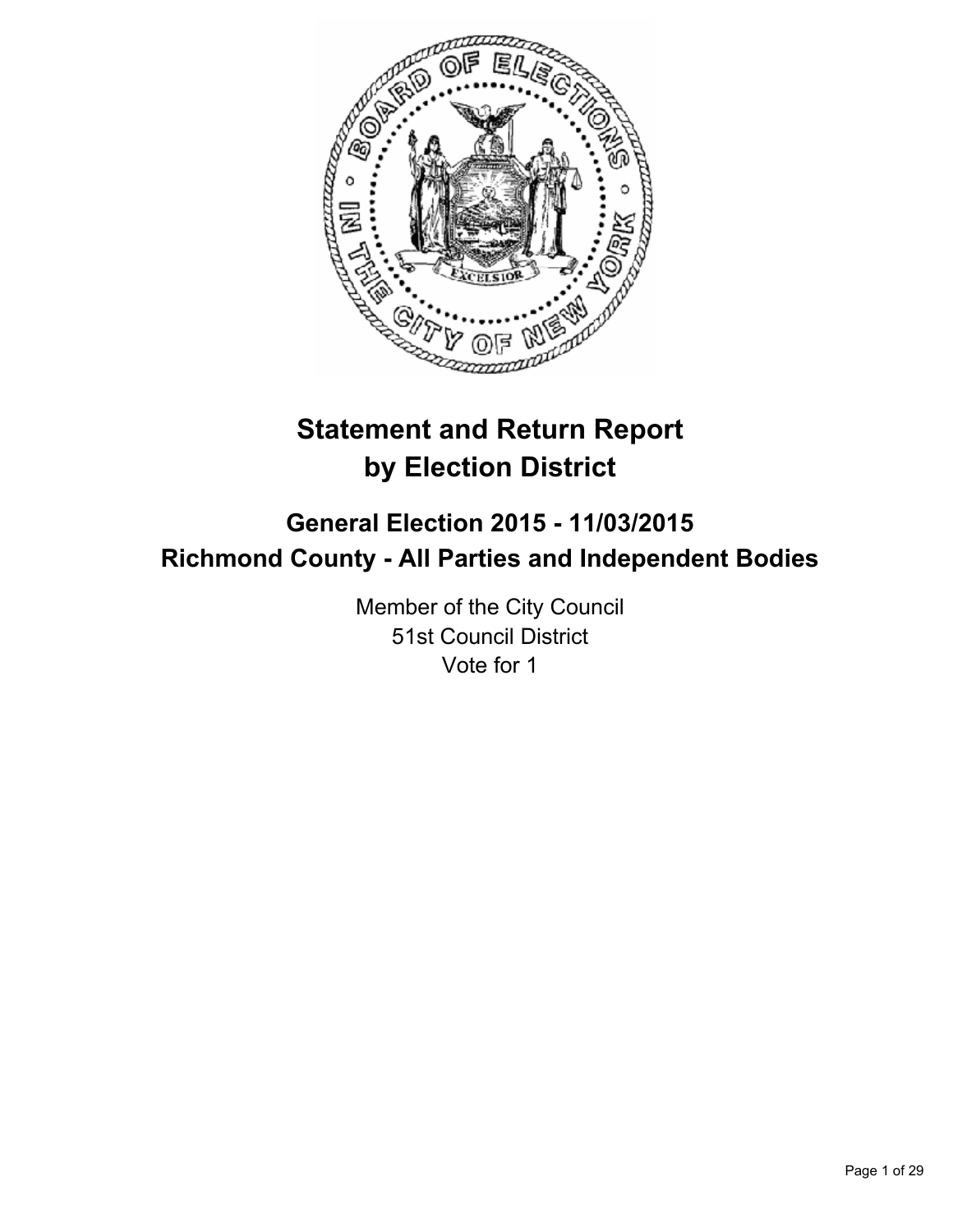

| <b>PUBLIC COUNTER</b>                                    | 161 |
|----------------------------------------------------------|-----|
| <b>EMERGENCY</b>                                         | 0   |
| ABSENTEE/MILITARY                                        | 10  |
| AFFIDAVIT                                                | 2   |
| <b>Total Ballots</b>                                     | 173 |
| Less - Inapplicable Federal/Special Presidential Ballots | 0   |
| <b>Total Applicable Ballots</b>                          | 173 |
| JOSEPH C. BORELLI (SOUTH SHORE FIRST)                    | 124 |
| ALEX ZABLOCKI (WRITE-IN)                                 |     |
| DICKEY PREIST (WRITE-IN)                                 |     |
| THOMAS FRASER (WRITE-IN)                                 |     |
| UNATTRIBUTABLE WRITE-IN (WRITE-IN)                       |     |
| <b>Total Votes</b>                                       | 128 |
| Unrecorded                                               | 45  |

## **002/62**

| <b>PUBLIC COUNTER</b>                                    | 342            |
|----------------------------------------------------------|----------------|
| <b>EMERGENCY</b>                                         | 0              |
| ABSENTEE/MILITARY                                        | 15             |
| AFFIDAVIT                                                | 0              |
| <b>Total Ballots</b>                                     | 357            |
| Less - Inapplicable Federal/Special Presidential Ballots | 0              |
| <b>Total Applicable Ballots</b>                          | 357            |
| JOSEPH C. BORELLI (SOUTH SHORE FIRST)                    | 254            |
| BRYAN ELLICOTT (WRITE-IN)                                | 2              |
| DANIEL LEDDY, JR. (WRITE-IN)                             | 1              |
| DEE G. VANDERBURG (WRITE-IN)                             | $\overline{2}$ |
| R. D. GUERCIO (WRITE-IN)                                 | 1              |
| UNATTRIBUTABLE WRITE-IN (WRITE-IN)                       | 2              |
| <b>Total Votes</b>                                       | 262            |
| Unrecorded                                               | 95             |

| PUBLIC COUNTER                                           | 249      |
|----------------------------------------------------------|----------|
| <b>EMERGENCY</b>                                         | 0        |
| ABSENTEE/MILITARY                                        | 8        |
| <b>AFFIDAVIT</b>                                         | $\Omega$ |
| <b>Total Ballots</b>                                     | 257      |
| Less - Inapplicable Federal/Special Presidential Ballots | 0        |
| <b>Total Applicable Ballots</b>                          | 257      |
| JOSEPH C. BORELLI (SOUTH SHORE FIRST)                    | 190      |
| CHRISTOPHER WALSH (WRITE-IN)                             | 2        |
| UNATTRIBUTABLE WRITE-IN (WRITE-IN)                       | 1        |
| VINCENT GIARRATANO (WRITE-IN)                            | 1        |
| <b>Total Votes</b>                                       | 194      |
| Unrecorded                                               | 63       |
| 004/62 COMBINED into: 002/62                             |          |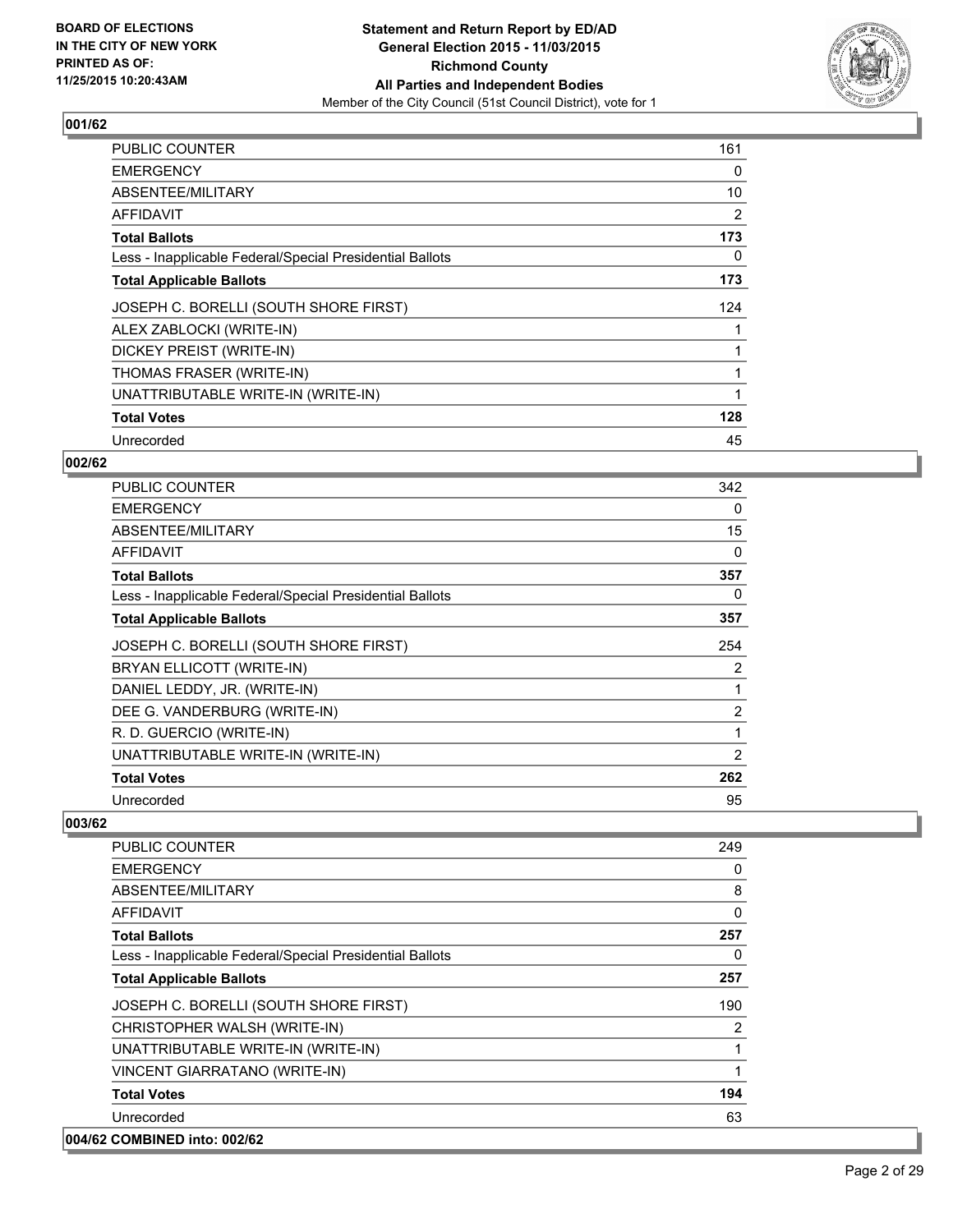

| <b>PUBLIC COUNTER</b>                                    | 151 |
|----------------------------------------------------------|-----|
| <b>EMERGENCY</b>                                         | 0   |
| ABSENTEE/MILITARY                                        | 5   |
| <b>AFFIDAVIT</b>                                         | 1   |
| <b>Total Ballots</b>                                     | 157 |
| Less - Inapplicable Federal/Special Presidential Ballots | 0   |
| <b>Total Applicable Ballots</b>                          | 157 |
| JOSEPH C. BORELLI (SOUTH SHORE FIRST)                    | 118 |
| CHRISTOPHER WALSH (WRITE-IN)                             |     |
| CLIFFORD HAGAN (WRITE-IN)                                |     |
| JONATHAN HERBST (WRITE-IN)                               |     |
| PHIL MATTHEWS (WRITE-IN)                                 |     |
| <b>Total Votes</b>                                       | 122 |
| Unrecorded                                               | 35  |

## **006/62**

| PUBLIC COUNTER                                           | 188      |
|----------------------------------------------------------|----------|
| <b>EMERGENCY</b>                                         | 0        |
| ABSENTEE/MILITARY                                        | 4        |
| AFFIDAVIT                                                | 0        |
| <b>Total Ballots</b>                                     | 192      |
| Less - Inapplicable Federal/Special Presidential Ballots | $\Omega$ |
| <b>Total Applicable Ballots</b>                          | 192      |
| JOSEPH C. BORELLI (SOUTH SHORE FIRST)                    | 171      |
| BERT KANNUDO (WRITE-IN)                                  |          |
| <b>Total Votes</b>                                       | 172      |
| Unrecorded                                               | 20       |

| <b>PUBLIC COUNTER</b>                                    | 190 |
|----------------------------------------------------------|-----|
| <b>EMERGENCY</b>                                         | 0   |
| ABSENTEE/MILITARY                                        | 6   |
| AFFIDAVIT                                                | 0   |
| <b>Total Ballots</b>                                     | 196 |
| Less - Inapplicable Federal/Special Presidential Ballots | 0   |
| <b>Total Applicable Ballots</b>                          | 196 |
| JOSEPH C. BORELLI (SOUTH SHORE FIRST)                    | 159 |
| BERNIE SANDERS (WRITE-IN)                                | 2   |
| <b>GEORGE NORMAN (WRITE-IN)</b>                          | 1   |
| PATRICK LYNCH (WRITE-IN)                                 | 1   |
| RUDOLPH GIULIANI (WRITE-IN)                              | 1   |
| <b>Total Votes</b>                                       | 164 |
| Unrecorded                                               | 32  |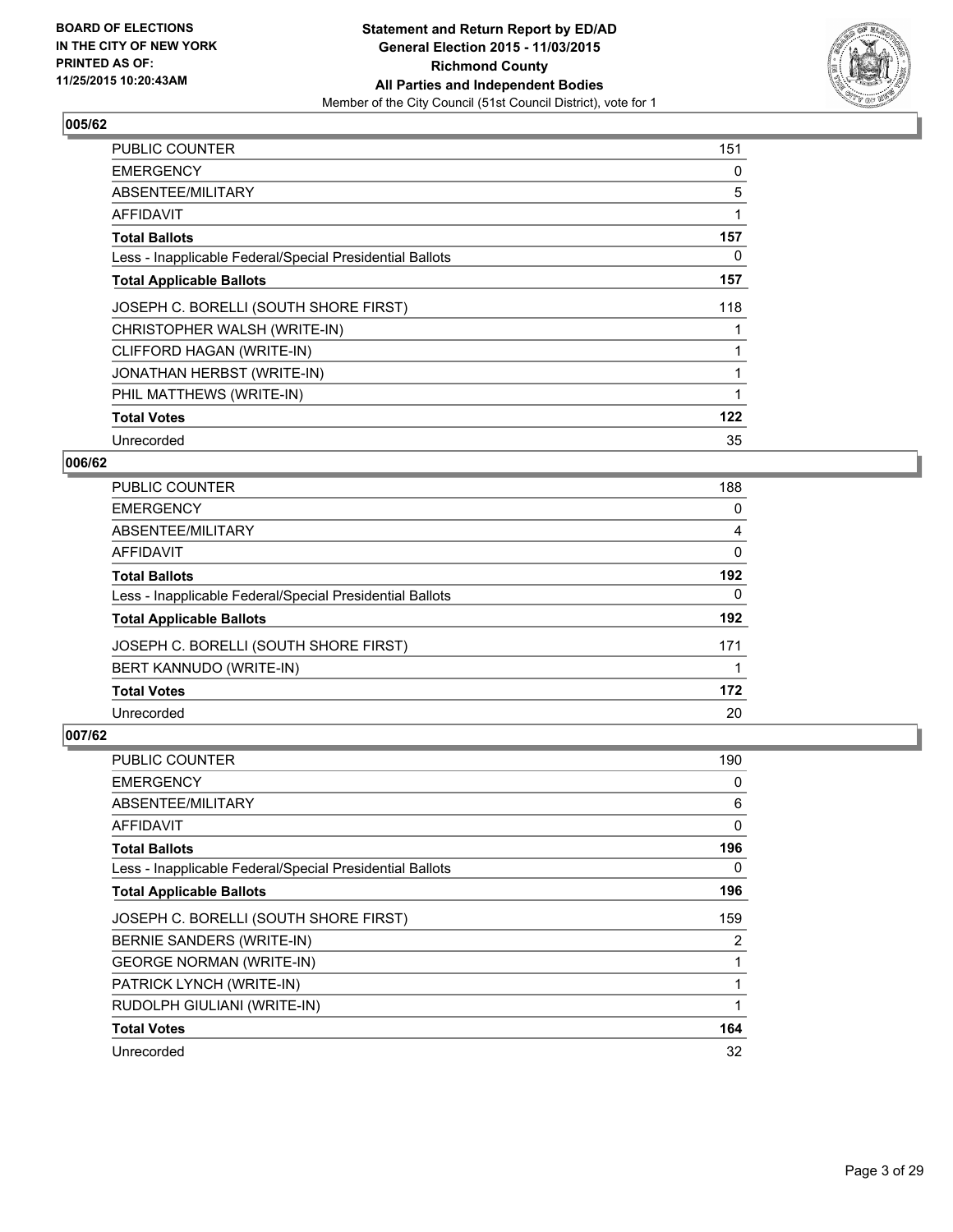

| PUBLIC COUNTER                                           | 184            |
|----------------------------------------------------------|----------------|
| <b>EMERGENCY</b>                                         | 0              |
| ABSENTEE/MILITARY                                        | 1              |
| <b>AFFIDAVIT</b>                                         | 0              |
| <b>Total Ballots</b>                                     | 185            |
| Less - Inapplicable Federal/Special Presidential Ballots | 0              |
| <b>Total Applicable Ballots</b>                          | 185            |
| JOSEPH C. BORELLI (SOUTH SHORE FIRST)                    | 143            |
| AVRAHUM FEINSTEIN (WRITE-IN)                             |                |
| BARACK OBAMA (WRITE-IN)                                  | 1              |
| BRYAN ELLICOTT (WRITE-IN)                                |                |
| CLIFFORD HAGAN (WRITE-IN)                                | 1              |
| DEE G. VANDERBURG (WRITE-IN)                             | $\overline{2}$ |
| ROBERT J. HARTIE (WRITE-IN)                              | 1              |
| <b>Total Votes</b>                                       | 150            |
| Unrecorded                                               | 35             |

## **009/62**

| PUBLIC COUNTER                                           | 122            |
|----------------------------------------------------------|----------------|
| EMERGENCY                                                | 0              |
| ABSENTEE/MILITARY                                        | 3              |
| AFFIDAVIT                                                | $\overline{2}$ |
| Total Ballots                                            | 127            |
| Less - Inapplicable Federal/Special Presidential Ballots | 0              |
| <b>Total Applicable Ballots</b>                          | 127            |
| JOSEPH C. BORELLI (SOUTH SHORE FIRST)                    | 103            |
| <b>Total Votes</b>                                       | 103            |
| Unrecorded                                               | 24             |
| 0.01101100                                               |                |

# **010/62 COMBINED into: 003/62**

| PUBLIC COUNTER                                           | 172 |
|----------------------------------------------------------|-----|
| <b>EMERGENCY</b>                                         | 0   |
| ABSENTEE/MILITARY                                        | 12  |
| <b>AFFIDAVIT</b>                                         | 0   |
| <b>Total Ballots</b>                                     | 184 |
| Less - Inapplicable Federal/Special Presidential Ballots | 0   |
| <b>Total Applicable Ballots</b>                          | 184 |
| JOSEPH C. BORELLI (SOUTH SHORE FIRST)                    | 130 |
| AVRAHUM FIENSTEIN (WRITE-IN)                             | 4   |
| MICHAEL GRIMM (WRITE-IN)                                 |     |
| MOSHE BROYDE (WRITE-IN)                                  | 1   |
| RONALD LOV (WRITE-IN)                                    | 1   |
| <b>Total Votes</b>                                       | 137 |
| Unrecorded                                               | 47  |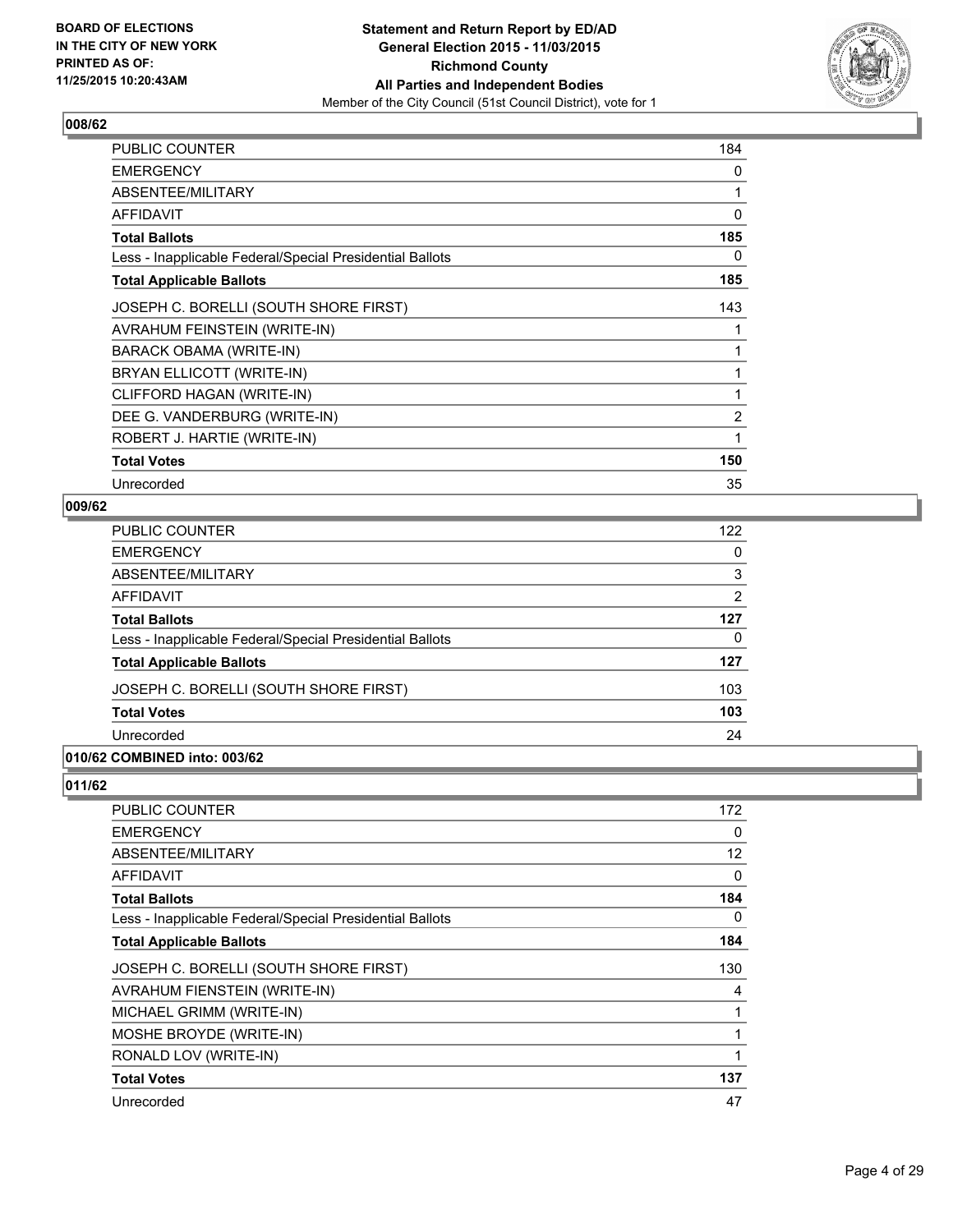

| PUBLIC COUNTER                                           | 93           |
|----------------------------------------------------------|--------------|
| EMERGENCY                                                | $\mathbf{0}$ |
| ABSENTEE/MILITARY                                        | 4            |
| AFFIDAVIT                                                |              |
| Total Ballots                                            | 98           |
| Less - Inapplicable Federal/Special Presidential Ballots | 0            |
| <b>Total Applicable Ballots</b>                          | 98           |
| JOSEPH C. BORELLI (SOUTH SHORE FIRST)                    | 75           |
| RYAN MALLOY (WRITE-IN)                                   |              |
| <b>Total Votes</b>                                       | 76           |
| Unrecorded                                               | 22           |

#### **013/62**

| PUBLIC COUNTER                                           | 116      |
|----------------------------------------------------------|----------|
| <b>EMERGENCY</b>                                         | 0        |
| ABSENTEE/MILITARY                                        | 7        |
| <b>AFFIDAVIT</b>                                         |          |
| <b>Total Ballots</b>                                     | 124      |
| Less - Inapplicable Federal/Special Presidential Ballots | $\Omega$ |
| <b>Total Applicable Ballots</b>                          | 124      |
| JOSEPH C. BORELLI (SOUTH SHORE FIRST)                    | 101      |
| <b>Total Votes</b>                                       | 101      |
| Unrecorded                                               | 23       |
|                                                          |          |

| PUBLIC COUNTER                                           | 92 |
|----------------------------------------------------------|----|
| <b>EMERGENCY</b>                                         | 0  |
| ABSENTEE/MILITARY                                        | 3  |
| AFFIDAVIT                                                |    |
| <b>Total Ballots</b>                                     | 96 |
| Less - Inapplicable Federal/Special Presidential Ballots | 0  |
| <b>Total Applicable Ballots</b>                          | 96 |
| JOSEPH C. BORELLI (SOUTH SHORE FIRST)                    | 65 |
| ALYSSA D'AGOSTO (WRITE-IN)                               |    |
| ANTHONY REINHART (WRITE-IN)                              |    |
| SELMAN BLAKAJ (WRITE-IN)                                 |    |
| <b>Total Votes</b>                                       | 68 |
| Unrecorded                                               | 28 |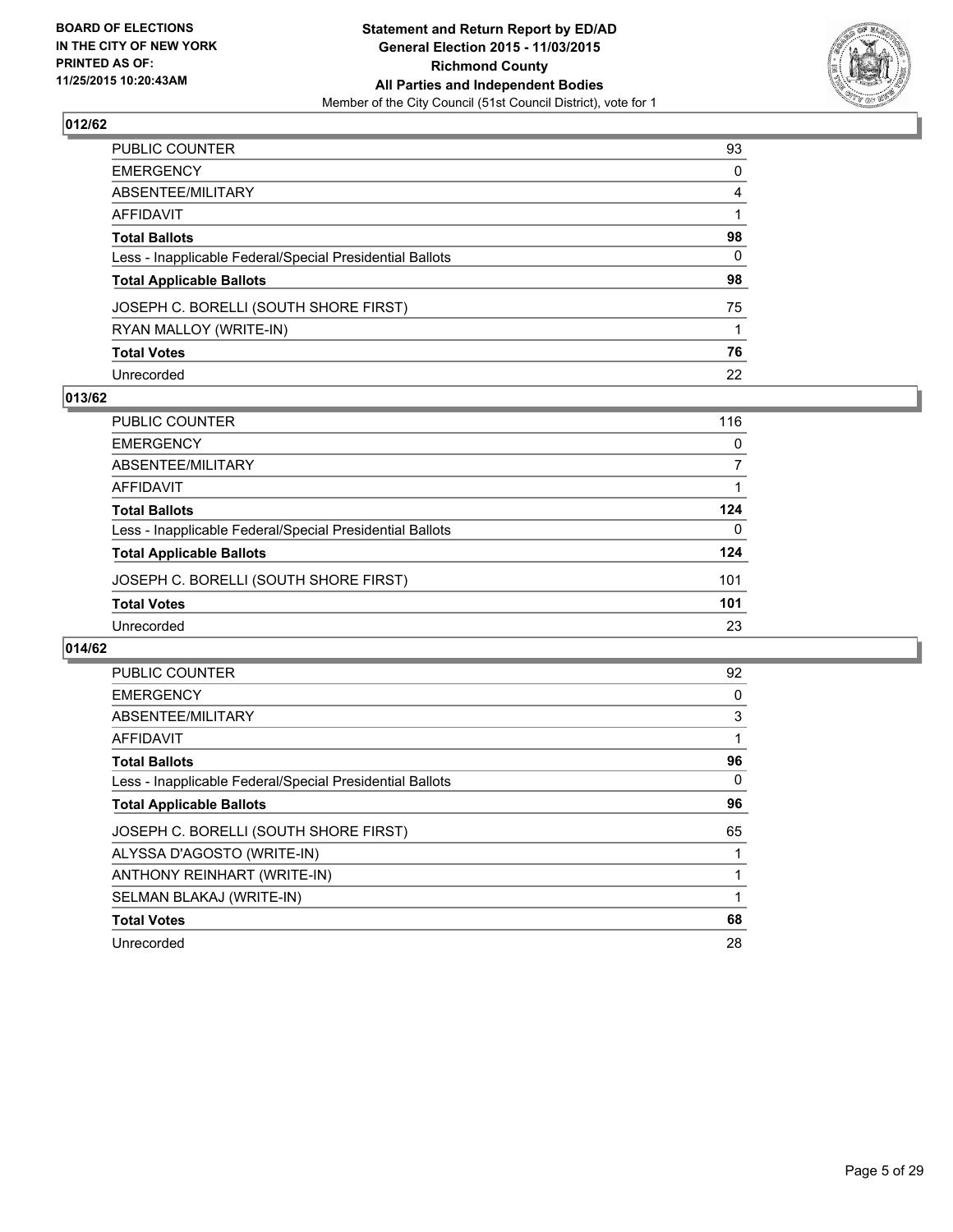

| <b>PUBLIC COUNTER</b>                                    | 126            |
|----------------------------------------------------------|----------------|
| <b>EMERGENCY</b>                                         | 0              |
| ABSENTEE/MILITARY                                        | 3              |
| <b>AFFIDAVIT</b>                                         |                |
| <b>Total Ballots</b>                                     | 130            |
| Less - Inapplicable Federal/Special Presidential Ballots | 0              |
| <b>Total Applicable Ballots</b>                          | 130            |
| JOSEPH C. BORELLI (SOUTH SHORE FIRST)                    | 95             |
| BRIAN D. CORTIJO (WRITE-IN)                              | $\overline{2}$ |
| CLYDE MAHONY (WRITE-IN)                                  |                |
| <b>Total Votes</b>                                       | 98             |
| Unrecorded                                               | 32             |

## **016/62**

| <b>PUBLIC COUNTER</b>                                    | 97       |
|----------------------------------------------------------|----------|
| <b>EMERGENCY</b>                                         | 0        |
| ABSENTEE/MILITARY                                        | 4        |
| AFFIDAVIT                                                | 0        |
| <b>Total Ballots</b>                                     | 101      |
| Less - Inapplicable Federal/Special Presidential Ballots | $\Omega$ |
| <b>Total Applicable Ballots</b>                          | 101      |
| JOSEPH C. BORELLI (SOUTH SHORE FIRST)                    | 82       |
| BERT KANNUDO (WRITE-IN)                                  |          |
| <b>Total Votes</b>                                       | 83       |
| Unrecorded                                               | 18       |
|                                                          |          |

| <b>PUBLIC COUNTER</b>                                    | 110      |
|----------------------------------------------------------|----------|
| <b>EMERGENCY</b>                                         | 0        |
| ABSENTEE/MILITARY                                        | 3        |
| <b>AFFIDAVIT</b>                                         | 3        |
| <b>Total Ballots</b>                                     | 116      |
| Less - Inapplicable Federal/Special Presidential Ballots | $\Omega$ |
| <b>Total Applicable Ballots</b>                          | 116      |
| JOSEPH C. BORELLI (SOUTH SHORE FIRST)                    | 89       |
| LISA SANSONE (WRITE-IN)                                  |          |
| MICHAEL E. MCMAHON (WRITE-IN)                            |          |
| <b>Total Votes</b>                                       | 91       |
| Unrecorded                                               | 25       |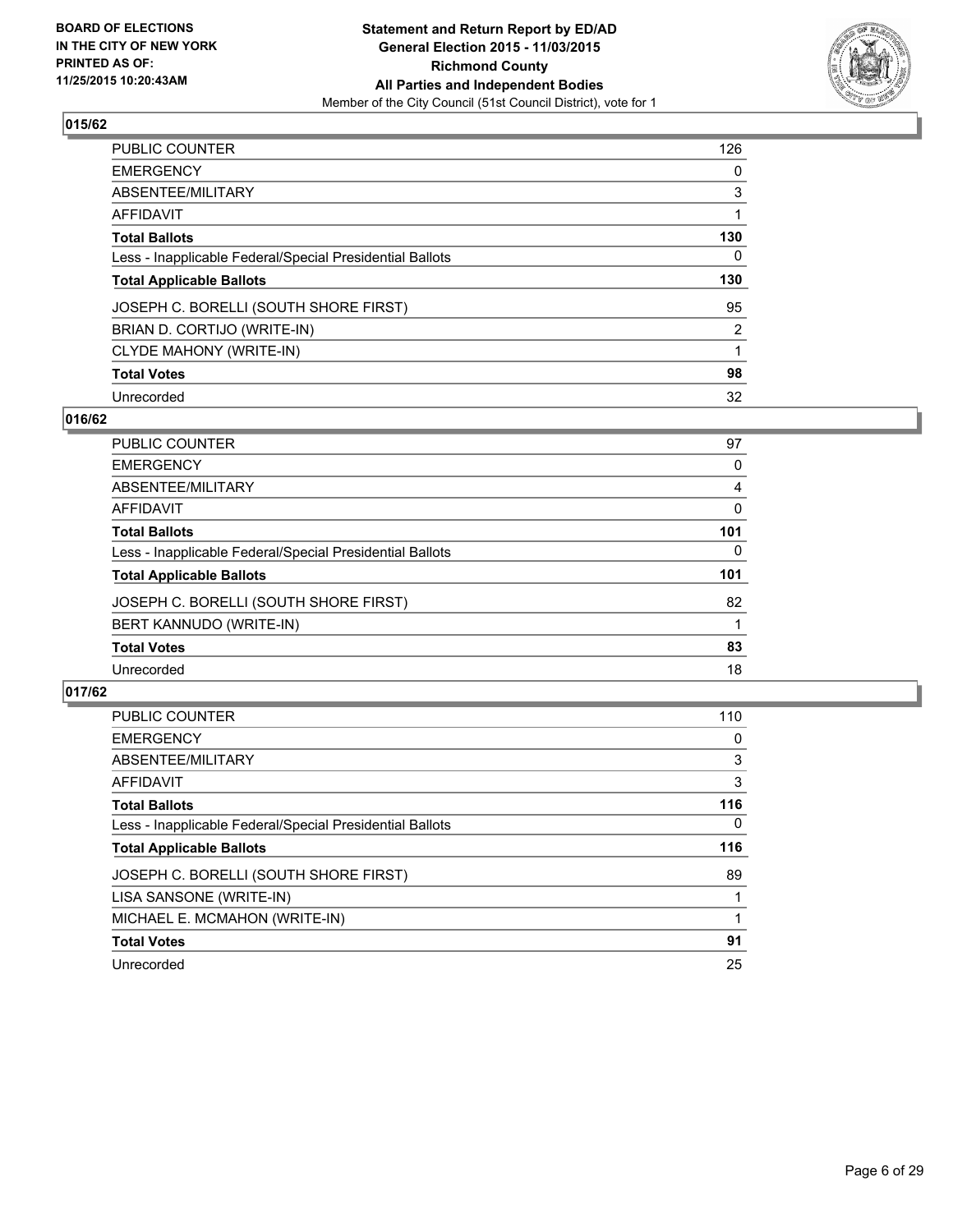

| PUBLIC COUNTER                                           | 117          |
|----------------------------------------------------------|--------------|
| EMERGENCY                                                | $\mathbf{0}$ |
| ABSENTEE/MILITARY                                        | 2            |
| AFFIDAVIT                                                | $\mathbf{0}$ |
| Total Ballots                                            | 119          |
| Less - Inapplicable Federal/Special Presidential Ballots | $\mathbf{0}$ |
| <b>Total Applicable Ballots</b>                          | 119          |
| JOSEPH C. BORELLI (SOUTH SHORE FIRST)                    | 81           |
| <b>Total Votes</b>                                       | 81           |
| Unrecorded                                               | 38           |

#### **019/62**

| <b>PUBLIC COUNTER</b>                                    | 142 |
|----------------------------------------------------------|-----|
| <b>EMERGENCY</b>                                         | 0   |
| ABSENTEE/MILITARY                                        | 6   |
| AFFIDAVIT                                                |     |
| <b>Total Ballots</b>                                     | 149 |
| Less - Inapplicable Federal/Special Presidential Ballots | 0   |
| <b>Total Applicable Ballots</b>                          | 149 |
| JOSEPH C. BORELLI (SOUTH SHORE FIRST)                    | 116 |
| CLIFFORD HAGAN (WRITE-IN)                                |     |
| <b>KEVIN CARMINE (WRITE-IN)</b>                          |     |
| <b>Total Votes</b>                                       | 118 |
| Unrecorded                                               | 31  |
|                                                          |     |

| <b>PUBLIC COUNTER</b>                                    | 128 |
|----------------------------------------------------------|-----|
| <b>EMERGENCY</b>                                         | 0   |
| ABSENTEE/MILITARY                                        | 8   |
| AFFIDAVIT                                                |     |
| <b>Total Ballots</b>                                     | 137 |
| Less - Inapplicable Federal/Special Presidential Ballots | 0   |
| <b>Total Applicable Ballots</b>                          | 137 |
| JOSEPH C. BORELLI (SOUTH SHORE FIRST)                    | 109 |
| MICHAEL KRUSSKN (WRITE-IN)                               |     |
| <b>Total Votes</b>                                       | 110 |
| Unrecorded                                               | 27  |
| 021/62 COMBINED into: 023/62                             |     |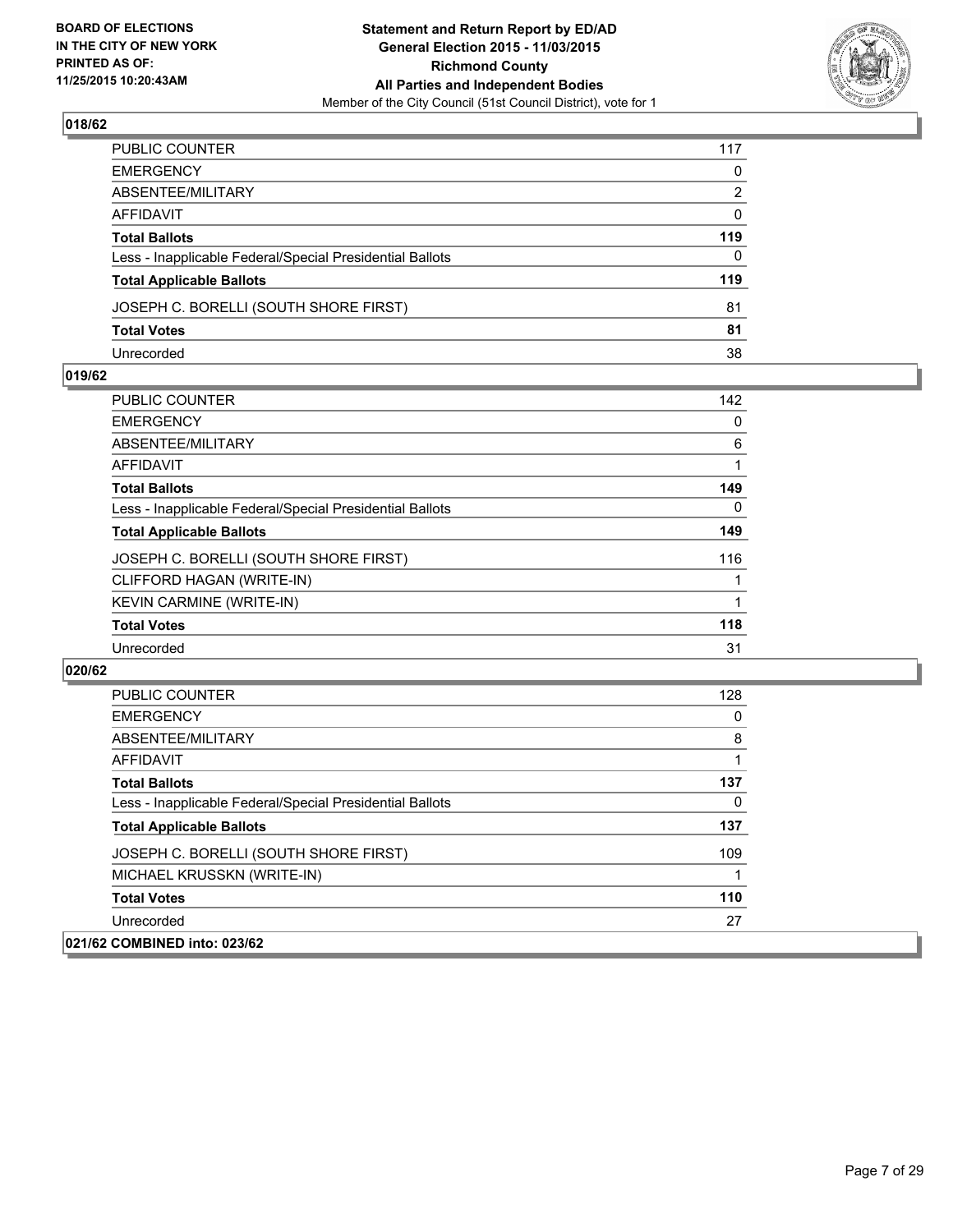

| PUBLIC COUNTER                                           | 119 |
|----------------------------------------------------------|-----|
| EMERGENCY                                                | 0   |
| ABSENTEE/MILITARY                                        | 5   |
| AFFIDAVIT                                                | 3   |
| Total Ballots                                            | 127 |
| Less - Inapplicable Federal/Special Presidential Ballots | 0   |
| <b>Total Applicable Ballots</b>                          | 127 |
| JOSEPH C. BORELLI (SOUTH SHORE FIRST)                    | 105 |
| Total Votes                                              | 105 |
| Unrecorded                                               | 22  |

#### **023/62**

| PUBLIC COUNTER                                           | 295 |
|----------------------------------------------------------|-----|
| <b>EMERGENCY</b>                                         | 0   |
| ABSENTEE/MILITARY                                        | 14  |
| <b>AFFIDAVIT</b>                                         | 1   |
| <b>Total Ballots</b>                                     | 310 |
| Less - Inapplicable Federal/Special Presidential Ballots | 0   |
| <b>Total Applicable Ballots</b>                          | 310 |
| JOSEPH C. BORELLI (SOUTH SHORE FIRST)                    | 247 |
| ALEX LUCIANO (WRITE-IN)                                  |     |
| ANTHONY GUARTAFIERRO (WRITE-IN)                          |     |
| CLIFFORD HAGAN (WRITE-IN)                                | 3   |
| UNATTRIBUTABLE WRITE-IN (WRITE-IN)                       |     |
| <b>Total Votes</b>                                       | 253 |
| Unrecorded                                               | 57  |
|                                                          |     |

| <b>PUBLIC COUNTER</b>                                    | 88 |
|----------------------------------------------------------|----|
| <b>EMERGENCY</b>                                         | 0  |
| ABSENTEE/MILITARY                                        | 4  |
| AFFIDAVIT                                                | 0  |
| <b>Total Ballots</b>                                     | 92 |
| Less - Inapplicable Federal/Special Presidential Ballots | 0  |
| <b>Total Applicable Ballots</b>                          | 92 |
| JOSEPH C. BORELLI (SOUTH SHORE FIRST)                    | 67 |
| UNATTRIBUTABLE WRITE-IN (WRITE-IN)                       |    |
| <b>Total Votes</b>                                       | 68 |
| Unrecorded                                               | 24 |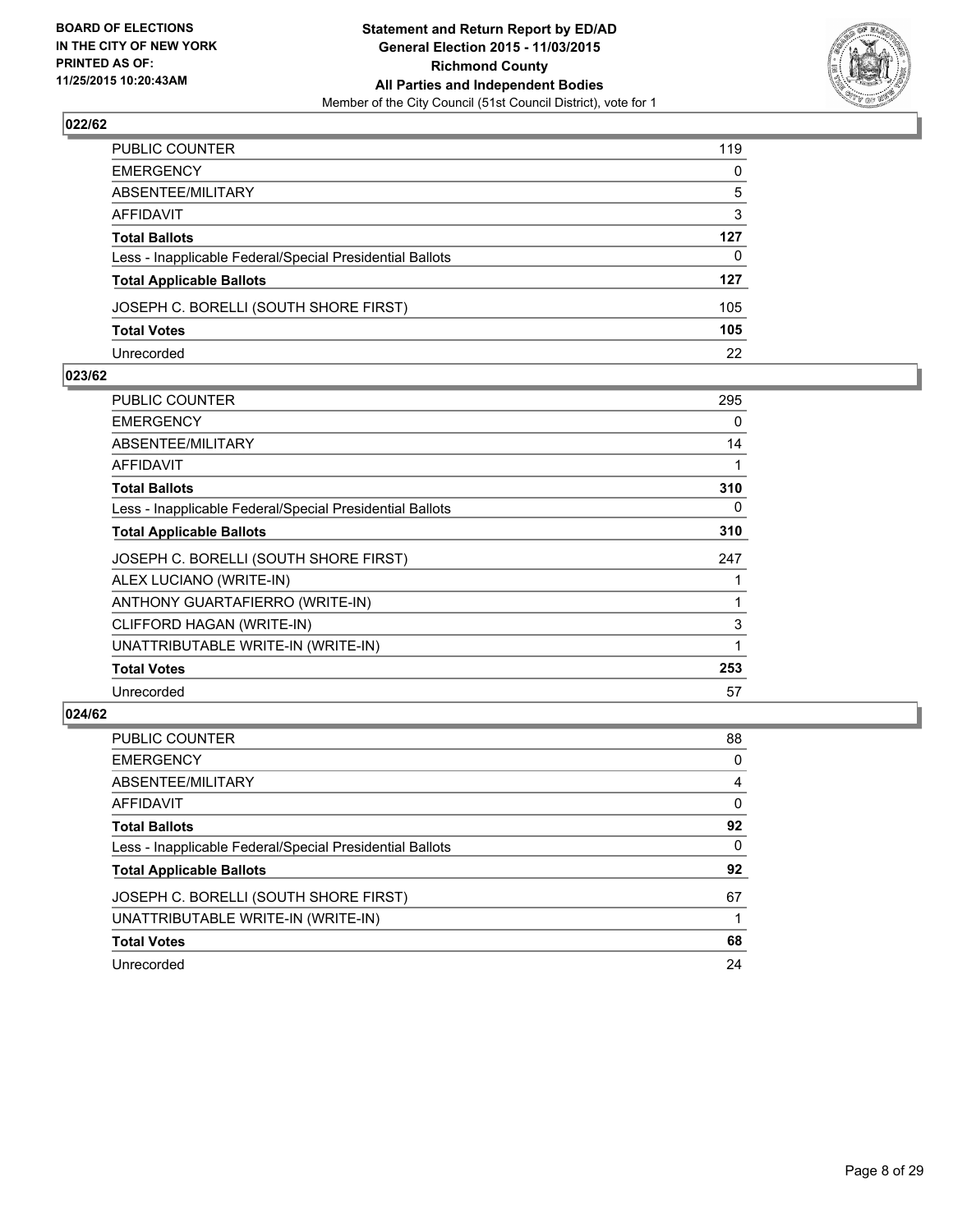

| PUBLIC COUNTER                                           | 132 |
|----------------------------------------------------------|-----|
| EMERGENCY                                                | 0   |
| ABSENTEE/MILITARY                                        | 5   |
| AFFIDAVIT                                                | 0   |
| Total Ballots                                            | 137 |
| Less - Inapplicable Federal/Special Presidential Ballots | 0   |
| <b>Total Applicable Ballots</b>                          | 137 |
| JOSEPH C. BORELLI (SOUTH SHORE FIRST)                    | 104 |
| ANTHONY GUARTAFIERRO (WRITE-IN)                          |     |
| <b>Total Votes</b>                                       | 105 |
| Unrecorded                                               | 32  |

#### **026/62**

| PUBLIC COUNTER                                           | 143 |
|----------------------------------------------------------|-----|
| <b>EMERGENCY</b>                                         | 0   |
| ABSENTEE/MILITARY                                        | 8   |
| AFFIDAVIT                                                | 0   |
| <b>Total Ballots</b>                                     | 151 |
| Less - Inapplicable Federal/Special Presidential Ballots | 0   |
| <b>Total Applicable Ballots</b>                          | 151 |
| JOSEPH C. BORELLI (SOUTH SHORE FIRST)                    | 118 |
| UNATTRIBUTABLE WRITE-IN (WRITE-IN)                       |     |
| <b>Total Votes</b>                                       | 119 |
| Unrecorded                                               | 32  |
|                                                          |     |

| <b>PUBLIC COUNTER</b>                                    | 127 |
|----------------------------------------------------------|-----|
| <b>EMERGENCY</b>                                         | 0   |
| ABSENTEE/MILITARY                                        | 6   |
| AFFIDAVIT                                                |     |
| <b>Total Ballots</b>                                     | 134 |
| Less - Inapplicable Federal/Special Presidential Ballots | 0   |
|                                                          |     |
| <b>Total Applicable Ballots</b>                          | 134 |
| JOSEPH C. BORELLI (SOUTH SHORE FIRST)                    | 97  |
| JOHN LAVELLE (WRITE-IN)                                  |     |
| JOHN SOLAZZO (WRITE-IN)                                  |     |
| <b>Total Votes</b>                                       | 99  |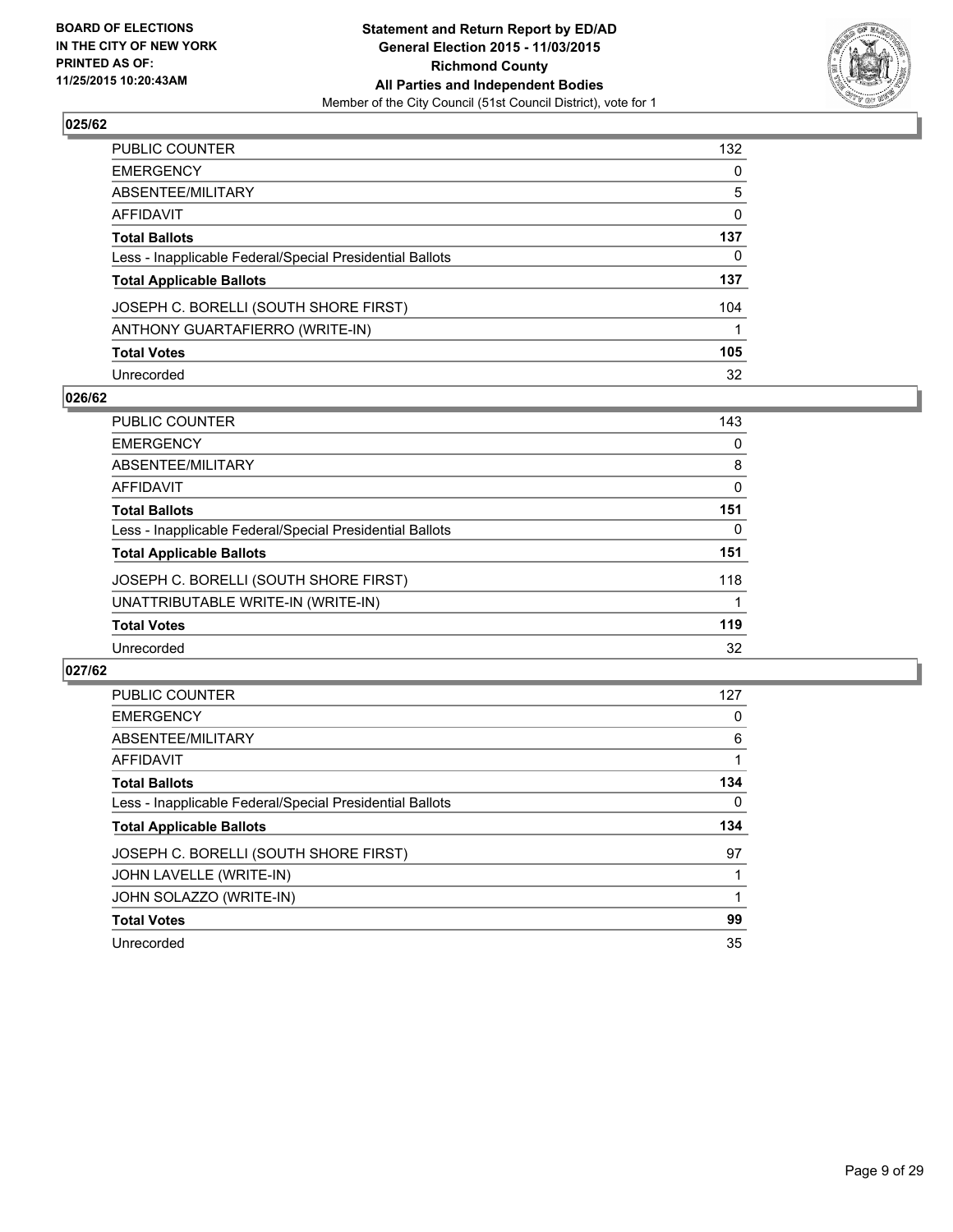

| PUBLIC COUNTER                                           | 145 |
|----------------------------------------------------------|-----|
| <b>EMERGENCY</b>                                         | 0   |
| ABSENTEE/MILITARY                                        | 3   |
| AFFIDAVIT                                                |     |
| <b>Total Ballots</b>                                     | 149 |
| Less - Inapplicable Federal/Special Presidential Ballots | 0   |
| <b>Total Applicable Ballots</b>                          | 149 |
| JOSEPH C. BORELLI (SOUTH SHORE FIRST)                    | 114 |
| IAN WISMANN (WRITE-IN)                                   |     |
| MICHAEL E. MCMAHON (WRITE-IN)                            | 1   |
| <b>Total Votes</b>                                       | 116 |
| Unrecorded                                               | 33  |

#### **029/62**

| <b>PUBLIC COUNTER</b>                                    | 68       |
|----------------------------------------------------------|----------|
| <b>EMERGENCY</b>                                         | 0        |
| ABSENTEE/MILITARY                                        | 4        |
| AFFIDAVIT                                                | $\Omega$ |
| <b>Total Ballots</b>                                     | 72       |
| Less - Inapplicable Federal/Special Presidential Ballots | $\Omega$ |
| <b>Total Applicable Ballots</b>                          | 72       |
| JOSEPH C. BORELLI (SOUTH SHORE FIRST)                    | 53       |
| <b>Total Votes</b>                                       | 53       |
| Unrecorded                                               | 19       |
|                                                          |          |

| PUBLIC COUNTER                                           | 175 |
|----------------------------------------------------------|-----|
| <b>EMERGENCY</b>                                         | 0   |
| ABSENTEE/MILITARY                                        | 4   |
| AFFIDAVIT                                                | 0   |
| <b>Total Ballots</b>                                     | 179 |
| Less - Inapplicable Federal/Special Presidential Ballots | 0   |
| <b>Total Applicable Ballots</b>                          | 179 |
|                                                          |     |
| JOSEPH C. BORELLI (SOUTH SHORE FIRST)                    | 96  |
| ARMAND CRISPINO (WRITE-IN)                               |     |
| <b>Total Votes</b>                                       | 97  |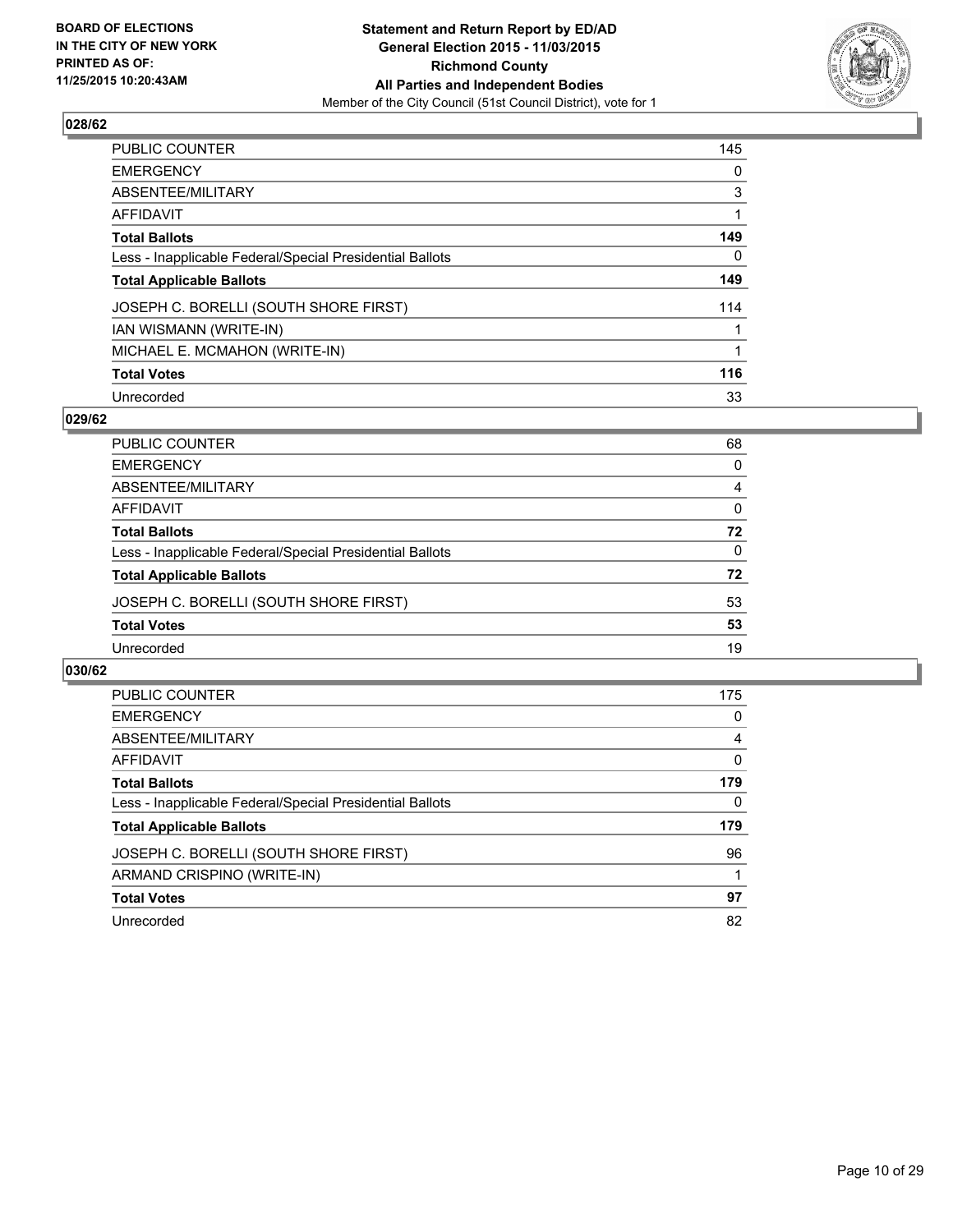

| <b>PUBLIC COUNTER</b>                                    | 151            |
|----------------------------------------------------------|----------------|
| <b>EMERGENCY</b>                                         | 0              |
| ABSENTEE/MILITARY                                        | 7              |
| AFFIDAVIT                                                | 0              |
| <b>Total Ballots</b>                                     | 158            |
| Less - Inapplicable Federal/Special Presidential Ballots | 0              |
| <b>Total Applicable Ballots</b>                          | 158            |
| JOSEPH C. BORELLI (SOUTH SHORE FIRST)                    | 115            |
| CHRISTOPHER WALSH (WRITE-IN)                             | $\overline{2}$ |
| DEE G. VANDERBURG (WRITE-IN)                             |                |
| MANUEL ORTEGA (WRITE-IN)                                 |                |
| SCOTT RALKO (WRITE-IN)                                   |                |
| <b>Total Votes</b>                                       | 120            |
| Unrecorded                                               | 38             |

## **032/62**

| <b>PUBLIC COUNTER</b>                                    | 144 |
|----------------------------------------------------------|-----|
| <b>EMERGENCY</b>                                         | 0   |
| ABSENTEE/MILITARY                                        | 6   |
| <b>AFFIDAVIT</b>                                         | 0   |
| <b>Total Ballots</b>                                     | 150 |
| Less - Inapplicable Federal/Special Presidential Ballots | 0   |
| <b>Total Applicable Ballots</b>                          | 150 |
| JOSEPH C. BORELLI (SOUTH SHORE FIRST)                    | 129 |
| UNATTRIBUTABLE WRITE-IN (WRITE-IN)                       |     |
| <b>Total Votes</b>                                       | 130 |
| Unrecorded                                               | 20  |

| PUBLIC COUNTER                                           | 186 |
|----------------------------------------------------------|-----|
| <b>EMERGENCY</b>                                         | 0   |
| ABSENTEE/MILITARY                                        | 8   |
| AFFIDAVIT                                                |     |
| <b>Total Ballots</b>                                     | 195 |
| Less - Inapplicable Federal/Special Presidential Ballots | 0   |
| <b>Total Applicable Ballots</b>                          | 195 |
| JOSEPH C. BORELLI (SOUTH SHORE FIRST)                    | 130 |
| DEE G. VANDERBURG (WRITE-IN)                             | 2   |
| DOV MEDINETS (WRITE-IN)                                  |     |
| TOM KENT (WRITE-IN)                                      | 1   |
| <b>Total Votes</b>                                       | 134 |
| Unrecorded                                               | 61  |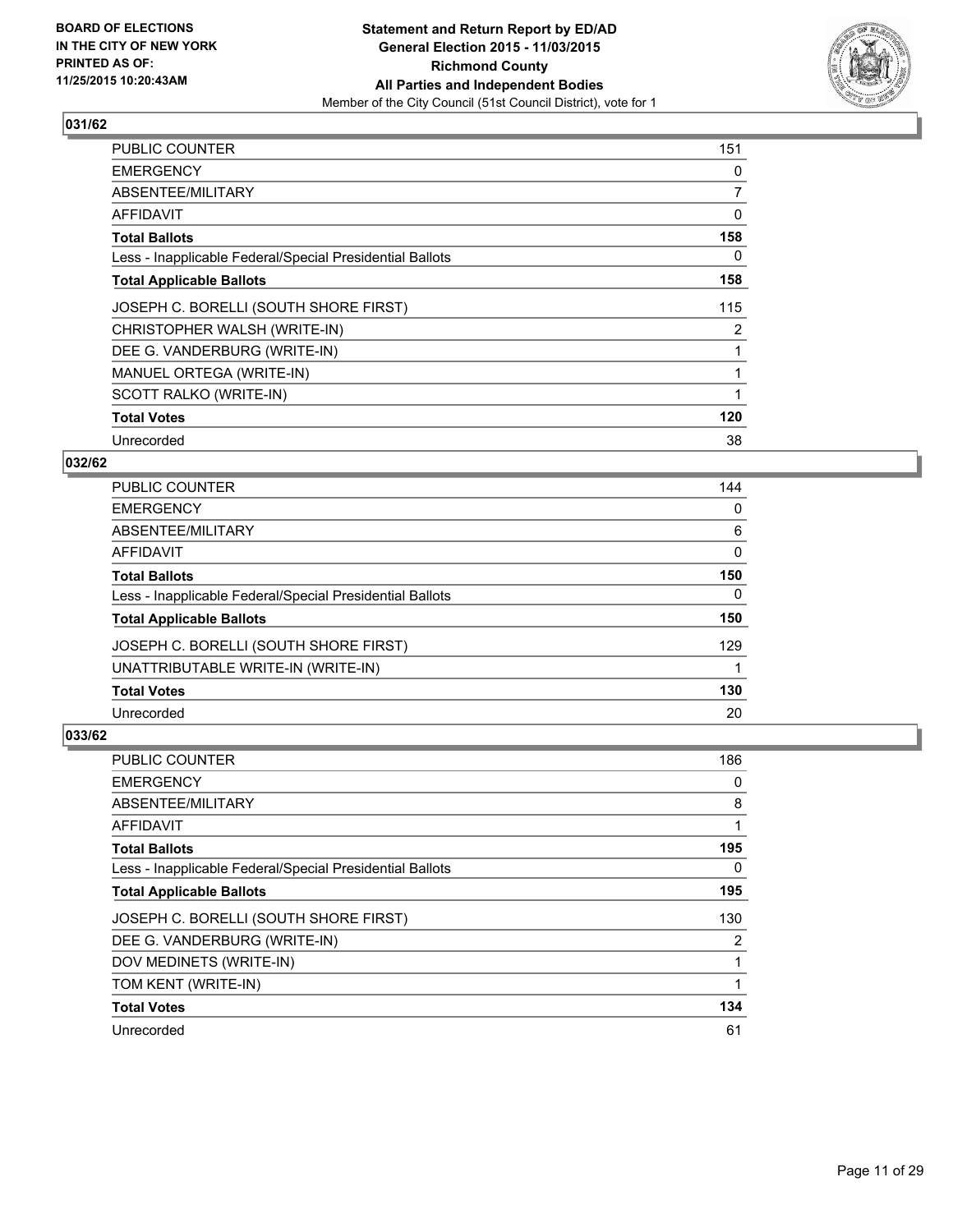

| PUBLIC COUNTER                                           | 163          |
|----------------------------------------------------------|--------------|
| EMERGENCY                                                | $\mathbf{0}$ |
| ABSENTEE/MILITARY                                        | 9            |
| AFFIDAVIT                                                | 2            |
| Total Ballots                                            | 174          |
| Less - Inapplicable Federal/Special Presidential Ballots | $\mathbf{0}$ |
| <b>Total Applicable Ballots</b>                          | 174          |
| JOSEPH C. BORELLI (SOUTH SHORE FIRST)                    | 139          |
| <b>Total Votes</b>                                       | 139          |
| Unrecorded                                               | 35           |

#### **035/62**

| PUBLIC COUNTER                                           | 173 |
|----------------------------------------------------------|-----|
| <b>EMERGENCY</b>                                         | 0   |
| ABSENTEE/MILITARY                                        | 7   |
| <b>AFFIDAVIT</b>                                         | 0   |
| <b>Total Ballots</b>                                     | 180 |
| Less - Inapplicable Federal/Special Presidential Ballots | 0   |
| <b>Total Applicable Ballots</b>                          | 180 |
| JOSEPH C. BORELLI (SOUTH SHORE FIRST)                    | 124 |
| HESHAM EL-MELIGY (WRITE-IN)                              |     |
| KATHLEEN GORMAN (WRITE-IN)                               | 1   |
| MANUEL ORTEGA (WRITE-IN)                                 | 1   |
| MICHAEL DECICCO (WRITE-IN)                               | 1   |
| UNATTRIBUTABLE WRITE-IN (WRITE-IN)                       | 1   |
| <b>Total Votes</b>                                       | 129 |
| Unrecorded                                               | 51  |
|                                                          |     |

| <b>PUBLIC COUNTER</b>                                    | 204 |
|----------------------------------------------------------|-----|
| <b>EMERGENCY</b>                                         | 0   |
| ABSENTEE/MILITARY                                        | 6   |
| AFFIDAVIT                                                | 0   |
| <b>Total Ballots</b>                                     | 210 |
| Less - Inapplicable Federal/Special Presidential Ballots | 0   |
| <b>Total Applicable Ballots</b>                          | 210 |
| JOSEPH C. BORELLI (SOUTH SHORE FIRST)                    | 150 |
| BERT KANNUDO (WRITE-IN)                                  |     |
| <b>Total Votes</b>                                       | 151 |
| Unrecorded                                               | 59  |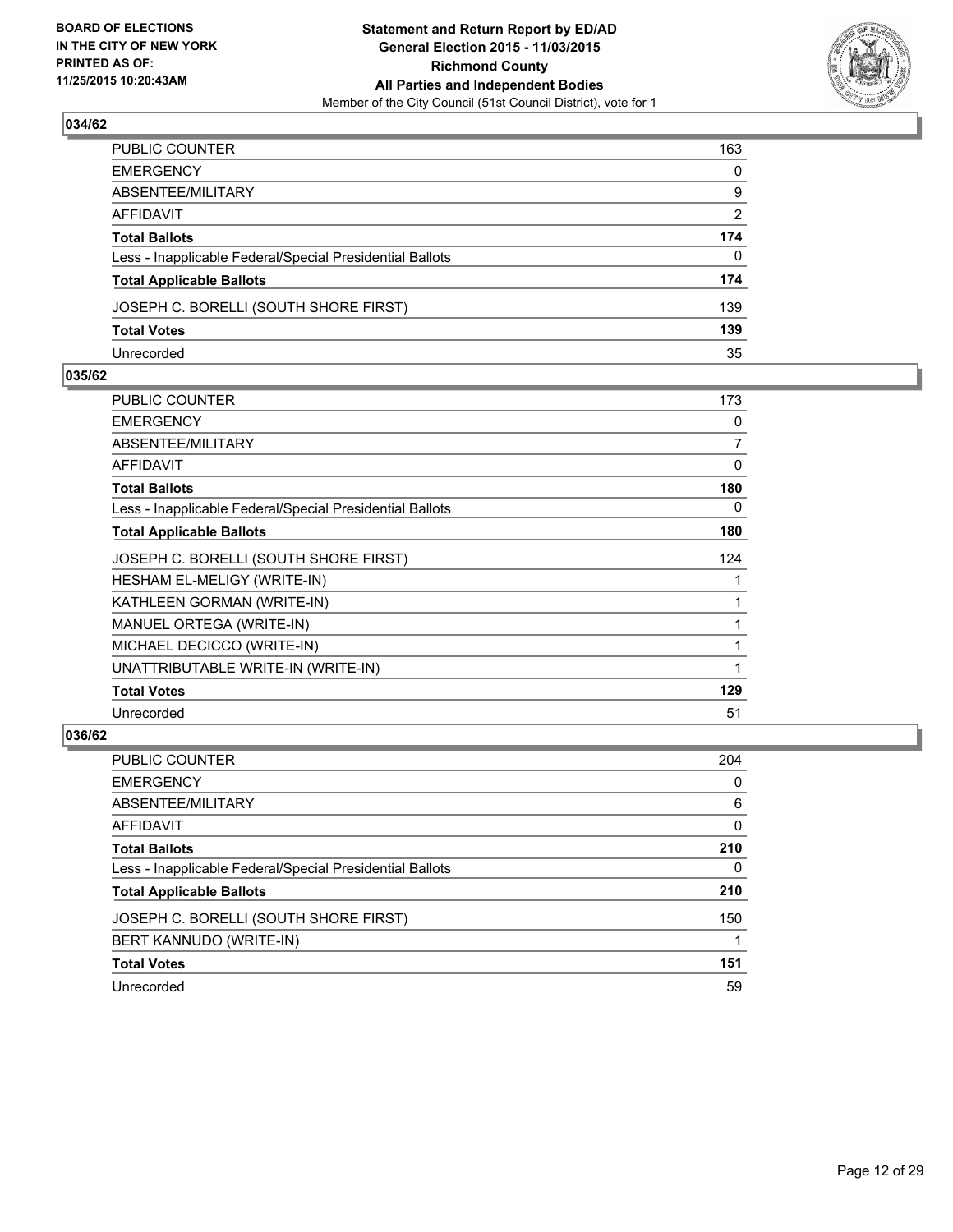

| PUBLIC COUNTER                                           | 203 |
|----------------------------------------------------------|-----|
| EMERGENCY                                                | 0   |
| ABSENTEE/MILITARY                                        | 12  |
| AFFIDAVIT                                                | 0   |
| Total Ballots                                            | 215 |
| Less - Inapplicable Federal/Special Presidential Ballots | 0   |
| <b>Total Applicable Ballots</b>                          | 215 |
| JOSEPH C. BORELLI (SOUTH SHORE FIRST)                    | 169 |
| UNATTRIBUTABLE WRITE-IN (WRITE-IN)                       | 2   |
| <b>Total Votes</b>                                       | 171 |
| Unrecorded                                               | 44  |

#### **038/62**

| PUBLIC COUNTER                                           | 178 |
|----------------------------------------------------------|-----|
| <b>EMERGENCY</b>                                         | 0   |
| ABSENTEE/MILITARY                                        | 11  |
| AFFIDAVIT                                                | 0   |
| <b>Total Ballots</b>                                     | 189 |
| Less - Inapplicable Federal/Special Presidential Ballots | 0   |
| <b>Total Applicable Ballots</b>                          | 189 |
| JOSEPH C. BORELLI (SOUTH SHORE FIRST)                    | 128 |
| DICKEY PREIST (WRITE-IN)                                 |     |
| KENNETH BANAMO (WRITE-IN)                                |     |
| PATRICK GALE (WRITE-IN)                                  |     |
| UNATTRIBUTABLE WRITE-IN (WRITE-IN)                       |     |
| <b>Total Votes</b>                                       | 132 |
| Unrecorded                                               | 57  |

| PUBLIC COUNTER                                           | 222 |
|----------------------------------------------------------|-----|
| <b>EMERGENCY</b>                                         | 0   |
| ABSENTEE/MILITARY                                        | 13  |
| AFFIDAVIT                                                | 0   |
| <b>Total Ballots</b>                                     | 235 |
| Less - Inapplicable Federal/Special Presidential Ballots | 0   |
| <b>Total Applicable Ballots</b>                          | 235 |
| JOSEPH C. BORELLI (SOUTH SHORE FIRST)                    | 171 |
| DEE G. VANDERBURG (WRITE-IN)                             |     |
| <b>Total Votes</b>                                       | 172 |
| Unrecorded                                               | 63  |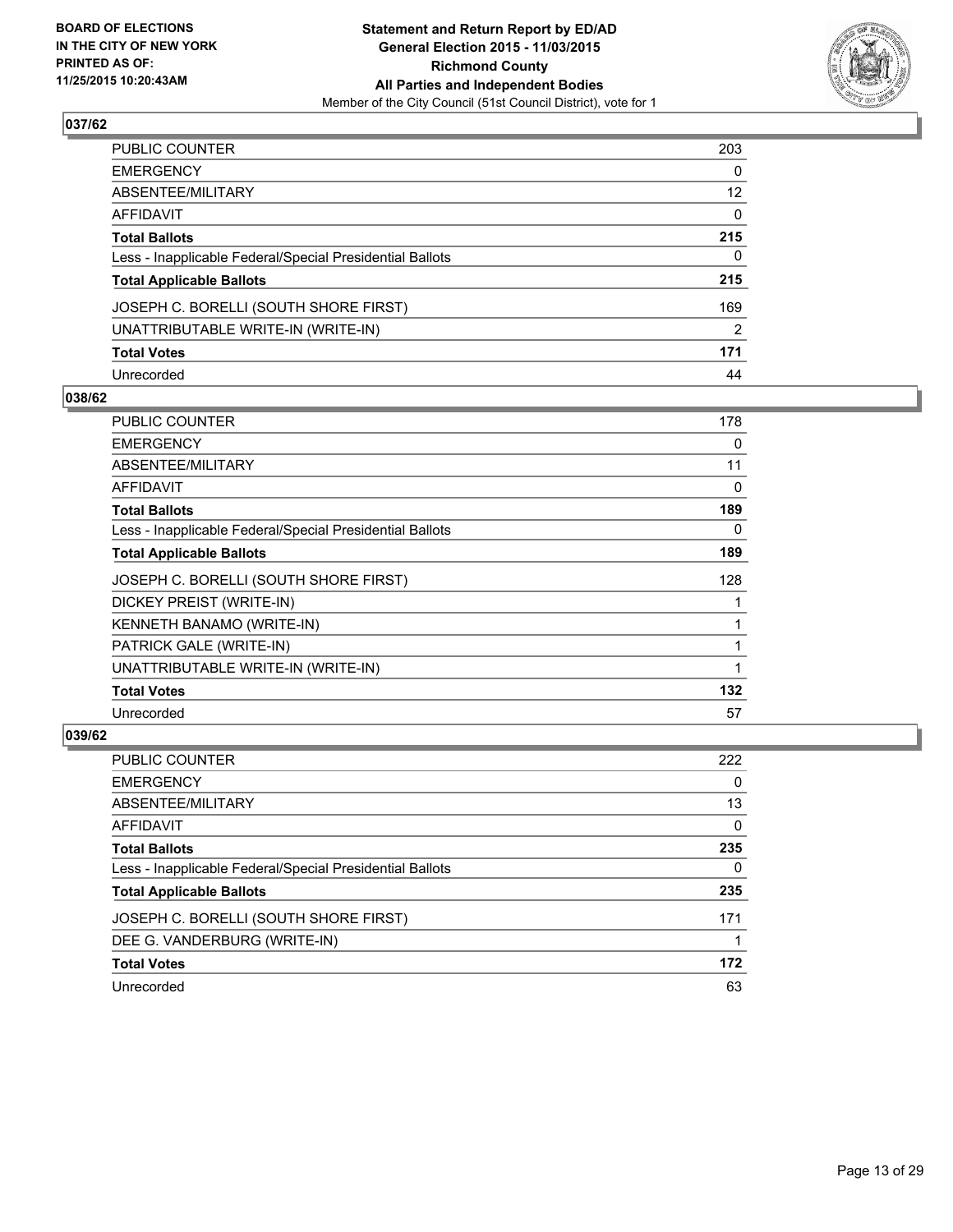

| <b>PUBLIC COUNTER</b>                                    | 145            |
|----------------------------------------------------------|----------------|
| <b>EMERGENCY</b>                                         | 0              |
| ABSENTEE/MILITARY                                        | 14             |
| AFFIDAVIT                                                | 0              |
| <b>Total Ballots</b>                                     | 159            |
| Less - Inapplicable Federal/Special Presidential Ballots | 0              |
| <b>Total Applicable Ballots</b>                          | 159            |
| JOSEPH C. BORELLI (SOUTH SHORE FIRST)                    | 95             |
| DEE G. VANDERBURG (WRITE-IN)                             |                |
| JOHN DORNEY (WRITE-IN)                                   | $\overline{2}$ |
| LOU TOBACCO (WRITE-IN)                                   |                |
| UNATTRIBUTABLE WRITE-IN (WRITE-IN)                       |                |
| <b>Total Votes</b>                                       | 100            |
| Unrecorded                                               | 59             |

## **041/62**

| PUBLIC COUNTER                                           | 138 |
|----------------------------------------------------------|-----|
| <b>EMERGENCY</b>                                         | 0   |
| ABSENTEE/MILITARY                                        | 3   |
| <b>AFFIDAVIT</b>                                         | 0   |
| <b>Total Ballots</b>                                     | 141 |
| Less - Inapplicable Federal/Special Presidential Ballots | 0   |
| <b>Total Applicable Ballots</b>                          | 141 |
| JOSEPH C. BORELLI (SOUTH SHORE FIRST)                    | 117 |
| ALAN CATANEO (WRITE-IN)                                  |     |
| KEN DEFOREST (WRITE-IN)                                  |     |
| PAUL R. WEEKS (WRITE-IN)                                 | 2   |
| <b>Total Votes</b>                                       | 121 |
| Unrecorded                                               | 20  |

| <b>PUBLIC COUNTER</b>                                    | 160 |
|----------------------------------------------------------|-----|
| <b>EMERGENCY</b>                                         | 0   |
| ABSENTEE/MILITARY                                        | 13  |
| <b>AFFIDAVIT</b>                                         | 0   |
| <b>Total Ballots</b>                                     | 173 |
| Less - Inapplicable Federal/Special Presidential Ballots | 0   |
| <b>Total Applicable Ballots</b>                          | 173 |
| JOSEPH C. BORELLI (SOUTH SHORE FIRST)                    | 145 |
| CARL GRILLO (WRITE-IN)                                   |     |
| FRANK MORANO (WRITE-IN)                                  |     |
| JOHN DAMATO (WRITE-IN)                                   | 1   |
| RICHARD TRACY (WRITE-IN)                                 | 1   |
| <b>RUSSELL GIAMBNOVE (WRITE-IN)</b>                      | 1   |
| UNATTRIBUTABLE WRITE-IN (WRITE-IN)                       | 1   |
| <b>Total Votes</b>                                       | 151 |
| Unrecorded                                               | 22  |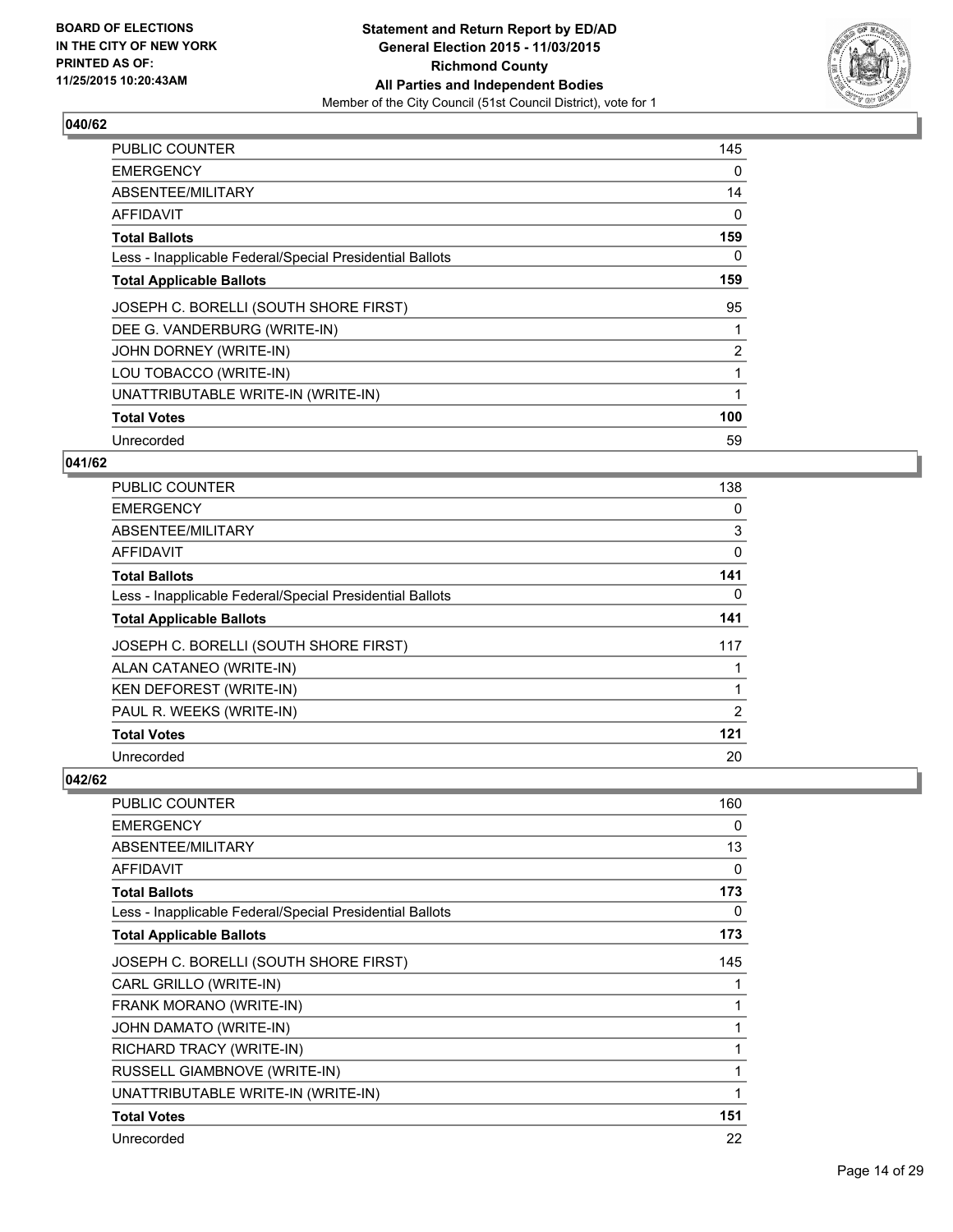

| <b>PUBLIC COUNTER</b>                                    | 149 |
|----------------------------------------------------------|-----|
| <b>EMERGENCY</b>                                         | 0   |
| ABSENTEE/MILITARY                                        | 11  |
| <b>AFFIDAVIT</b>                                         | 0   |
| <b>Total Ballots</b>                                     | 160 |
| Less - Inapplicable Federal/Special Presidential Ballots | 0   |
| <b>Total Applicable Ballots</b>                          | 160 |
| JOSEPH C. BORELLI (SOUTH SHORE FIRST)                    | 123 |
| LINDA M. BARBACCA (WRITE-IN)                             |     |
| MICHAEL GRIMM (WRITE-IN)                                 |     |
| UNATTRIBUTABLE WRITE-IN (WRITE-IN)                       |     |
| <b>Total Votes</b>                                       | 126 |
| Unrecorded                                               | 34  |

## **044/62**

| <b>PUBLIC COUNTER</b>                                    | 254 |
|----------------------------------------------------------|-----|
| <b>EMERGENCY</b>                                         | 0   |
| ABSENTEE/MILITARY                                        | 18  |
| <b>AFFIDAVIT</b>                                         |     |
| <b>Total Ballots</b>                                     | 273 |
| Less - Inapplicable Federal/Special Presidential Ballots | 0   |
| <b>Total Applicable Ballots</b>                          | 273 |
| JOSEPH C. BORELLI (SOUTH SHORE FIRST)                    | 202 |
| <b>MARTIN EISENBERG (WRITE-IN)</b>                       |     |
| MARYANN LAURIA (WRITE-IN)                                | 2   |
| <b>Total Votes</b>                                       | 205 |
| Unrecorded                                               | 68  |

| <b>PUBLIC COUNTER</b>                                    | 115 |
|----------------------------------------------------------|-----|
| <b>EMERGENCY</b>                                         |     |
| ABSENTEE/MILITARY                                        | 4   |
| AFFIDAVIT                                                | 0   |
| <b>Total Ballots</b>                                     | 120 |
| Less - Inapplicable Federal/Special Presidential Ballots | 0   |
| <b>Total Applicable Ballots</b>                          | 120 |
| JOSEPH C. BORELLI (SOUTH SHORE FIRST)                    | 85  |
| MIKE JONES (WRITE-IN)                                    |     |
| <b>Total Votes</b>                                       | 86  |
| Unrecorded                                               | 34  |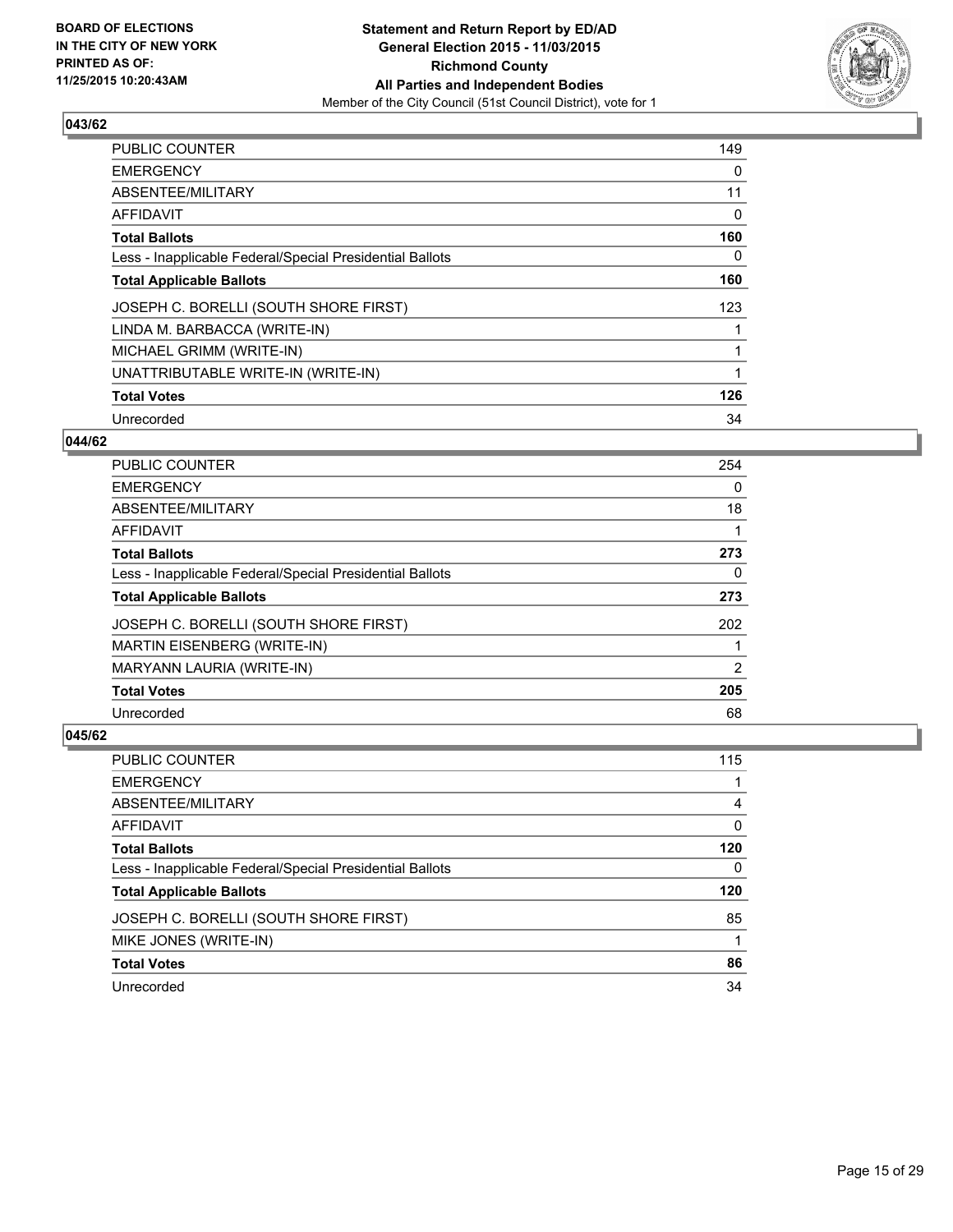

| PUBLIC COUNTER                                           | 174 |
|----------------------------------------------------------|-----|
| EMERGENCY                                                | 0   |
| ABSENTEE/MILITARY                                        | 10  |
| AFFIDAVIT                                                | 0   |
| Total Ballots                                            | 184 |
| Less - Inapplicable Federal/Special Presidential Ballots | 0   |
| <b>Total Applicable Ballots</b>                          | 184 |
| JOSEPH C. BORELLI (SOUTH SHORE FIRST)                    | 138 |
| MANUEL ORTEGA (WRITE-IN)                                 |     |
| <b>Total Votes</b>                                       | 139 |
| Unrecorded                                               | 45  |

#### **047/62**

| PUBLIC COUNTER                                           | 143      |
|----------------------------------------------------------|----------|
| <b>EMERGENCY</b>                                         | 0        |
| ABSENTEE/MILITARY                                        | 7        |
| AFFIDAVIT                                                | 0        |
| <b>Total Ballots</b>                                     | 150      |
| Less - Inapplicable Federal/Special Presidential Ballots | $\Omega$ |
| <b>Total Applicable Ballots</b>                          | 150      |
| JOSEPH C. BORELLI (SOUTH SHORE FIRST)                    | 91       |
| BRYAN ELLICOTT (WRITE-IN)                                | 2        |
| ROBERT SAUTER (WRITE-IN)                                 |          |
| <b>Total Votes</b>                                       | 94       |
| Unrecorded                                               | 56       |

| <b>PUBLIC COUNTER</b>                                    | 143            |
|----------------------------------------------------------|----------------|
| <b>EMERGENCY</b>                                         | 0              |
| ABSENTEE/MILITARY                                        | $\overline{2}$ |
| AFFIDAVIT                                                | 0              |
| <b>Total Ballots</b>                                     | 145            |
| Less - Inapplicable Federal/Special Presidential Ballots | 0              |
| <b>Total Applicable Ballots</b>                          | 145            |
| JOSEPH C. BORELLI (SOUTH SHORE FIRST)                    | 107            |
| BRYAN ELLICOTT (WRITE-IN)                                |                |
| DONALD TRUMP (WRITE-IN)                                  |                |
| EDDISON SKERIT (WRITE-IN)                                |                |
| <b>JOSEPH LUCCI (WRITE-IN)</b>                           | 1              |
| UNATTRIBUTABLE WRITE-IN (WRITE-IN)                       | 2              |
| <b>Total Votes</b>                                       | 113            |
| Unrecorded                                               | 32             |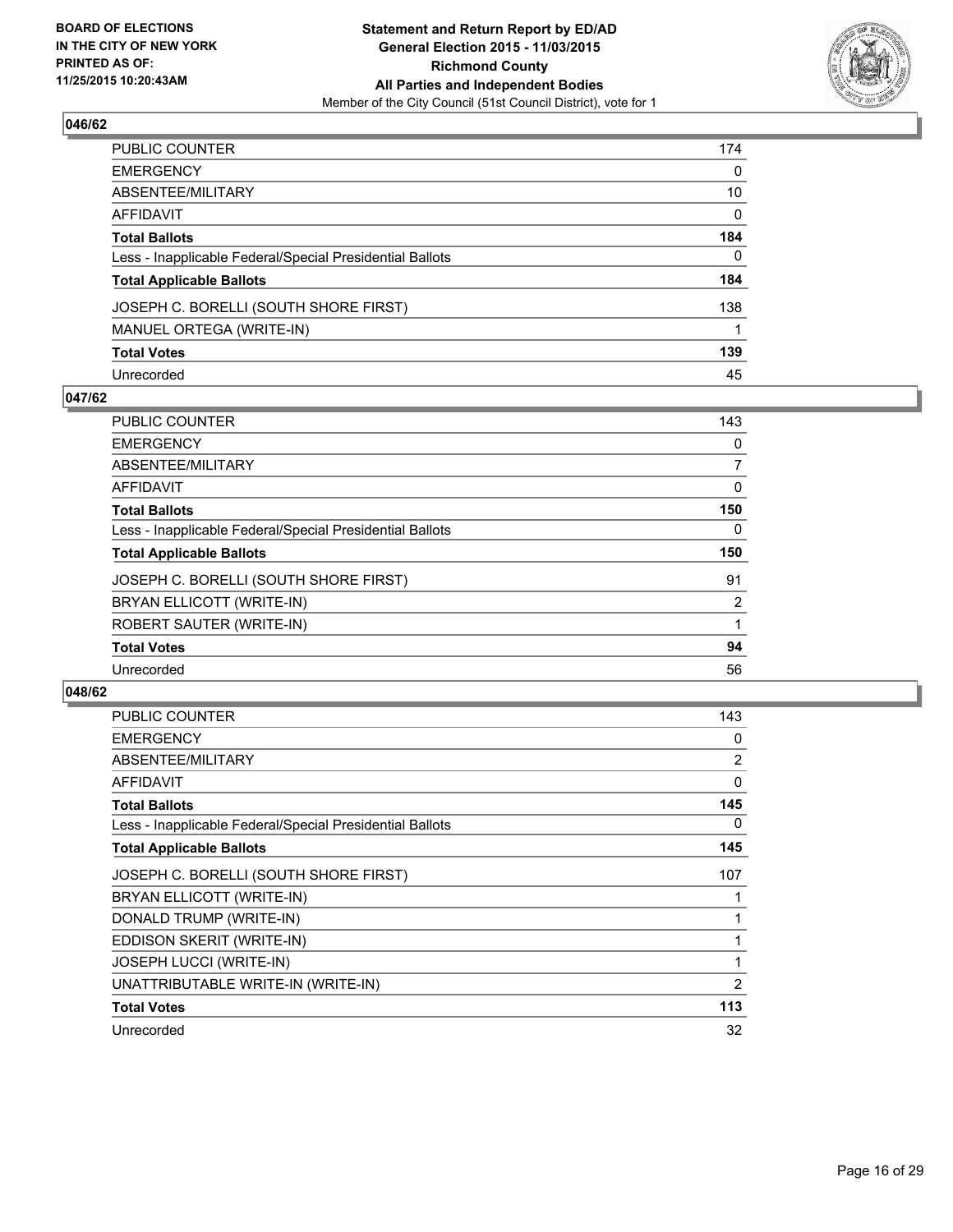

| <b>PUBLIC COUNTER</b>                                    | 168          |
|----------------------------------------------------------|--------------|
| <b>EMERGENCY</b>                                         | 0            |
| ABSENTEE/MILITARY                                        | 8            |
| <b>AFFIDAVIT</b>                                         | 0            |
| <b>Total Ballots</b>                                     | 176          |
| Less - Inapplicable Federal/Special Presidential Ballots | $\mathbf{0}$ |
| <b>Total Applicable Ballots</b>                          | 176          |
| JOSEPH C. BORELLI (SOUTH SHORE FIRST)                    | 131          |
| CHRISTOPHER LANGELOTTI (WRITE-IN)                        |              |
| ROBERT WARN JR. (WRITE-IN)                               | 1            |
| <b>Total Votes</b>                                       | 133          |
| Unrecorded                                               | 43           |

#### **050/62**

| <b>PUBLIC COUNTER</b>                                    | 351 |
|----------------------------------------------------------|-----|
| <b>EMERGENCY</b>                                         | 0   |
| ABSENTEE/MILITARY                                        | 11  |
| AFFIDAVIT                                                | 0   |
| <b>Total Ballots</b>                                     | 362 |
| Less - Inapplicable Federal/Special Presidential Ballots | 0   |
| <b>Total Applicable Ballots</b>                          | 362 |
| JOSEPH C. BORELLI (SOUTH SHORE FIRST)                    | 258 |
| HESHAM EL-MELIGY (WRITE-IN)                              |     |
| SALVATORE MUSUMECL (WRITE-IN)                            |     |
| VINCENT PEDRI (WRITE-IN)                                 | 1   |
| <b>Total Votes</b>                                       | 261 |
| Unrecorded                                               | 101 |

| PUBLIC COUNTER                                           | 131 |
|----------------------------------------------------------|-----|
| <b>EMERGENCY</b>                                         | 0   |
| ABSENTEE/MILITARY                                        | 5   |
| AFFIDAVIT                                                | 0   |
| <b>Total Ballots</b>                                     | 136 |
| Less - Inapplicable Federal/Special Presidential Ballots | 0   |
| <b>Total Applicable Ballots</b>                          | 136 |
| JOSEPH C. BORELLI (SOUTH SHORE FIRST)                    | 91  |
| AKARON ROSSKAMM (WRITE-IN)                               |     |
| DIMITRI MATOS (WRITE-IN)                                 |     |
| UNATTRIBUTABLE WRITE-IN (WRITE-IN)                       | 2   |
| YOSEF SHALOM ROSSCAMM (WRITE-IN)                         | 1   |
| <b>Total Votes</b>                                       | 96  |
| Unrecorded                                               | 40  |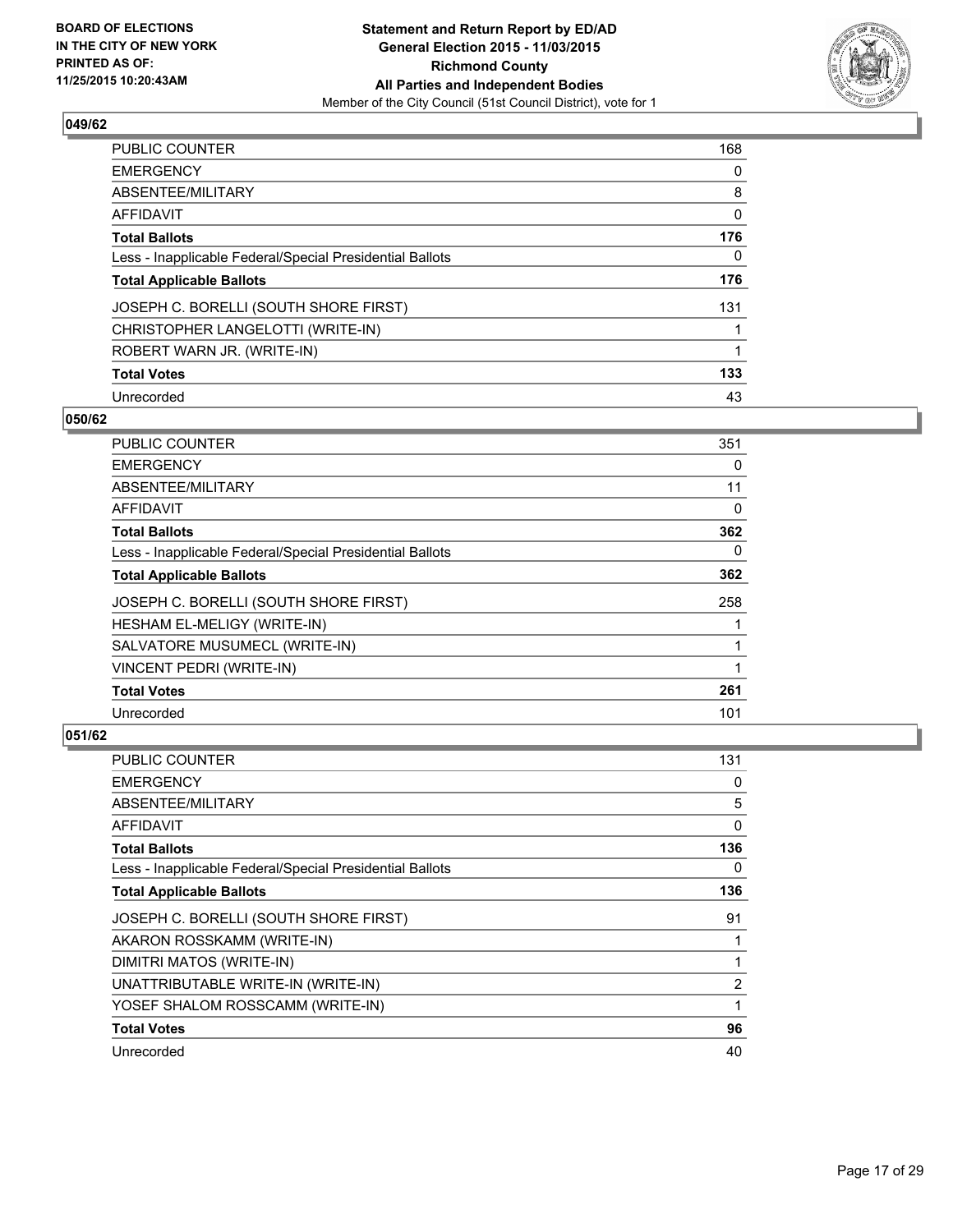

| PUBLIC COUNTER                                           | 163 |
|----------------------------------------------------------|-----|
| EMERGENCY                                                | 0   |
| ABSENTEE/MILITARY                                        |     |
| AFFIDAVIT                                                |     |
| Total Ballots                                            | 171 |
| Less - Inapplicable Federal/Special Presidential Ballots | 0   |
| <b>Total Applicable Ballots</b>                          | 171 |
| JOSEPH C. BORELLI (SOUTH SHORE FIRST)                    | 144 |
| UNATTRIBUTABLE WRITE-IN (WRITE-IN)                       |     |
| <b>Total Votes</b>                                       | 145 |
| Unrecorded                                               | 26  |

#### **053/62**

| PUBLIC COUNTER                                           | 168      |
|----------------------------------------------------------|----------|
| <b>EMERGENCY</b>                                         | 0        |
| ABSENTEE/MILITARY                                        | 9        |
| AFFIDAVIT                                                | 0        |
| <b>Total Ballots</b>                                     | 177      |
| Less - Inapplicable Federal/Special Presidential Ballots | $\Omega$ |
| <b>Total Applicable Ballots</b>                          | 177      |
| JOSEPH C. BORELLI (SOUTH SHORE FIRST)                    | 128      |
| <b>GERALD IANNACCONE (WRITE-IN)</b>                      |          |
| UNATTRIBUTABLE WRITE-IN (WRITE-IN)                       | 2        |
| <b>Total Votes</b>                                       | 131      |
| Unrecorded                                               | 46       |

| <b>PUBLIC COUNTER</b>                                    | 157 |
|----------------------------------------------------------|-----|
| <b>EMERGENCY</b>                                         | 0   |
| ABSENTEE/MILITARY                                        | 7   |
| AFFIDAVIT                                                | 0   |
| <b>Total Ballots</b>                                     | 164 |
| Less - Inapplicable Federal/Special Presidential Ballots | 0   |
| <b>Total Applicable Ballots</b>                          | 164 |
| JOSEPH C. BORELLI (SOUTH SHORE FIRST)                    | 117 |
| CHRISTOPHER BOWDEN (WRITE-IN)                            |     |
| <b>Total Votes</b>                                       | 118 |
| Unrecorded                                               | 46  |
| 055/62 COMBINED into: 050/62                             |     |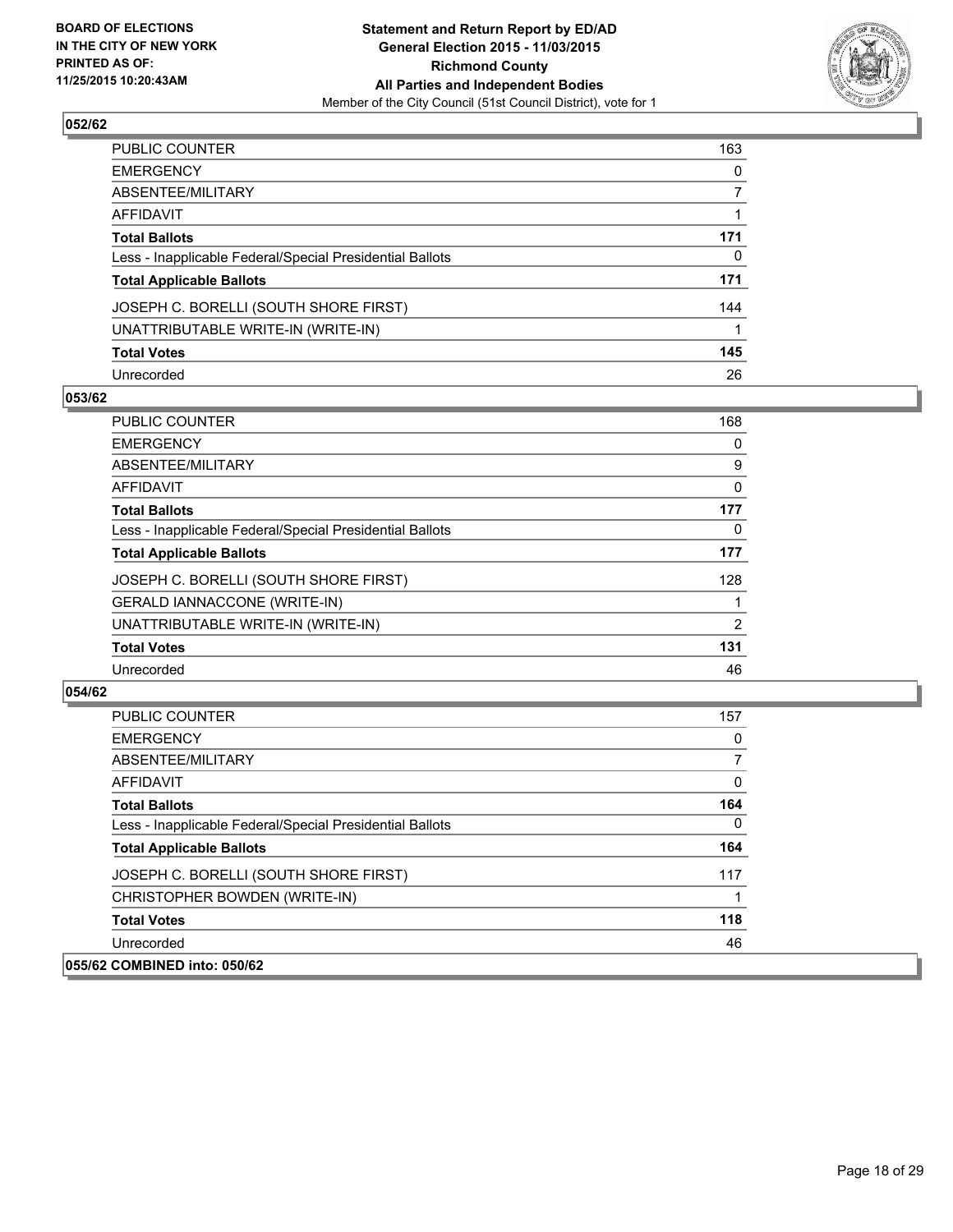

| PUBLIC COUNTER                                           | 247 |
|----------------------------------------------------------|-----|
| <b>EMERGENCY</b>                                         | 0   |
| ABSENTEE/MILITARY                                        | 13  |
| <b>AFFIDAVIT</b>                                         |     |
| <b>Total Ballots</b>                                     | 261 |
| Less - Inapplicable Federal/Special Presidential Ballots | 0   |
| <b>Total Applicable Ballots</b>                          | 261 |
| JOSEPH C. BORELLI (SOUTH SHORE FIRST)                    | 150 |
| <b>JULIENNE VERDI (WRITE-IN)</b>                         |     |
| ROSEMARIE MANGANO (WRITE-IN)                             | 1   |
| UNATTRIBUTABLE WRITE-IN (WRITE-IN)                       | 2   |
| <b>Total Votes</b>                                       | 154 |
| Unrecorded                                               | 107 |

#### **057/62**

| <b>PUBLIC COUNTER</b>                                    | 121 |
|----------------------------------------------------------|-----|
| <b>EMERGENCY</b>                                         | 0   |
| ABSENTEE/MILITARY                                        | 9   |
| AFFIDAVIT                                                | 2   |
| <b>Total Ballots</b>                                     | 132 |
| Less - Inapplicable Federal/Special Presidential Ballots | 0   |
| <b>Total Applicable Ballots</b>                          | 132 |
| JOSEPH C. BORELLI (SOUTH SHORE FIRST)                    | 80  |
| <b>JAMES VERDI (WRITE-IN)</b>                            | 2   |
| JULIENNE VERDI (WRITE-IN)                                |     |
| <b>Total Votes</b>                                       | 83  |
| Unrecorded                                               | 49  |

| PUBLIC COUNTER                                           | 166      |
|----------------------------------------------------------|----------|
| <b>EMERGENCY</b>                                         | 0        |
| ABSENTEE/MILITARY                                        | 8        |
| AFFIDAVIT                                                | $\Omega$ |
| <b>Total Ballots</b>                                     | 174      |
| Less - Inapplicable Federal/Special Presidential Ballots | 0        |
| <b>Total Applicable Ballots</b>                          | 174      |
| JOSEPH C. BORELLI (SOUTH SHORE FIRST)                    | 104      |
| <b>Total Votes</b>                                       | 104      |
| Unrecorded                                               | 70       |
| 059/62 COMBINED into: 056/62                             |          |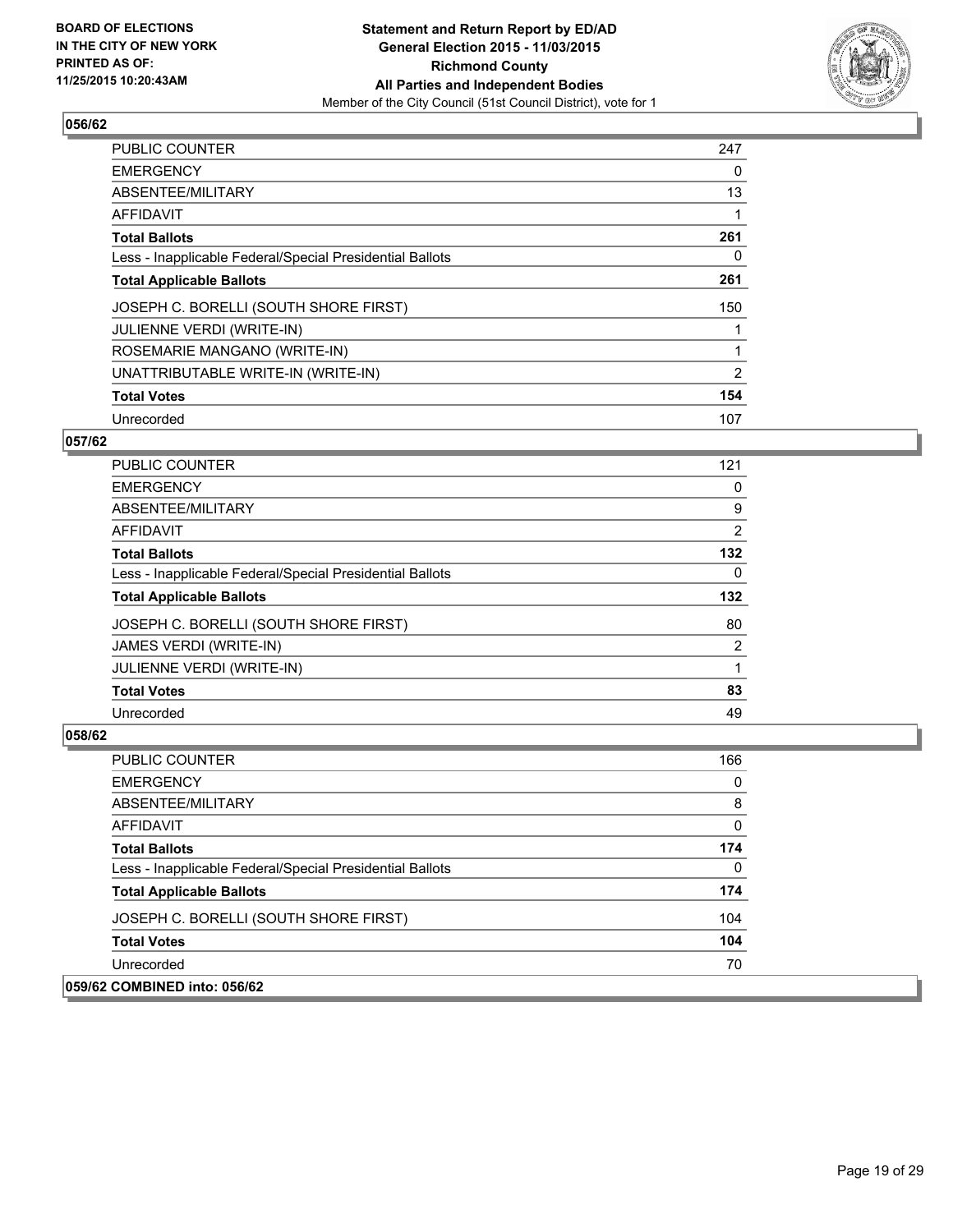

| PUBLIC COUNTER                                           | 158 |
|----------------------------------------------------------|-----|
| <b>EMERGENCY</b>                                         | 0   |
| ABSENTEE/MILITARY                                        | 6   |
| <b>AFFIDAVIT</b>                                         | 0   |
| <b>Total Ballots</b>                                     | 164 |
| Less - Inapplicable Federal/Special Presidential Ballots | 0   |
| <b>Total Applicable Ballots</b>                          | 164 |
| JOSEPH C. BORELLI (SOUTH SHORE FIRST)                    | 97  |
| BRYAN ELLICOTT (WRITE-IN)                                |     |
| LISA CONNERY (WRITE-IN)                                  |     |
| UNATTRIBUTABLE WRITE-IN (WRITE-IN)                       |     |
| <b>Total Votes</b>                                       | 100 |
| Unrecorded                                               | 64  |
| 061/62 COMBINED into: 060/62                             |     |
| 062/62 COMBINED into: 044/62                             |     |
| 074/62 COMBINED into: 008/62                             |     |

#### **075/62 COMBINED into: 026/62**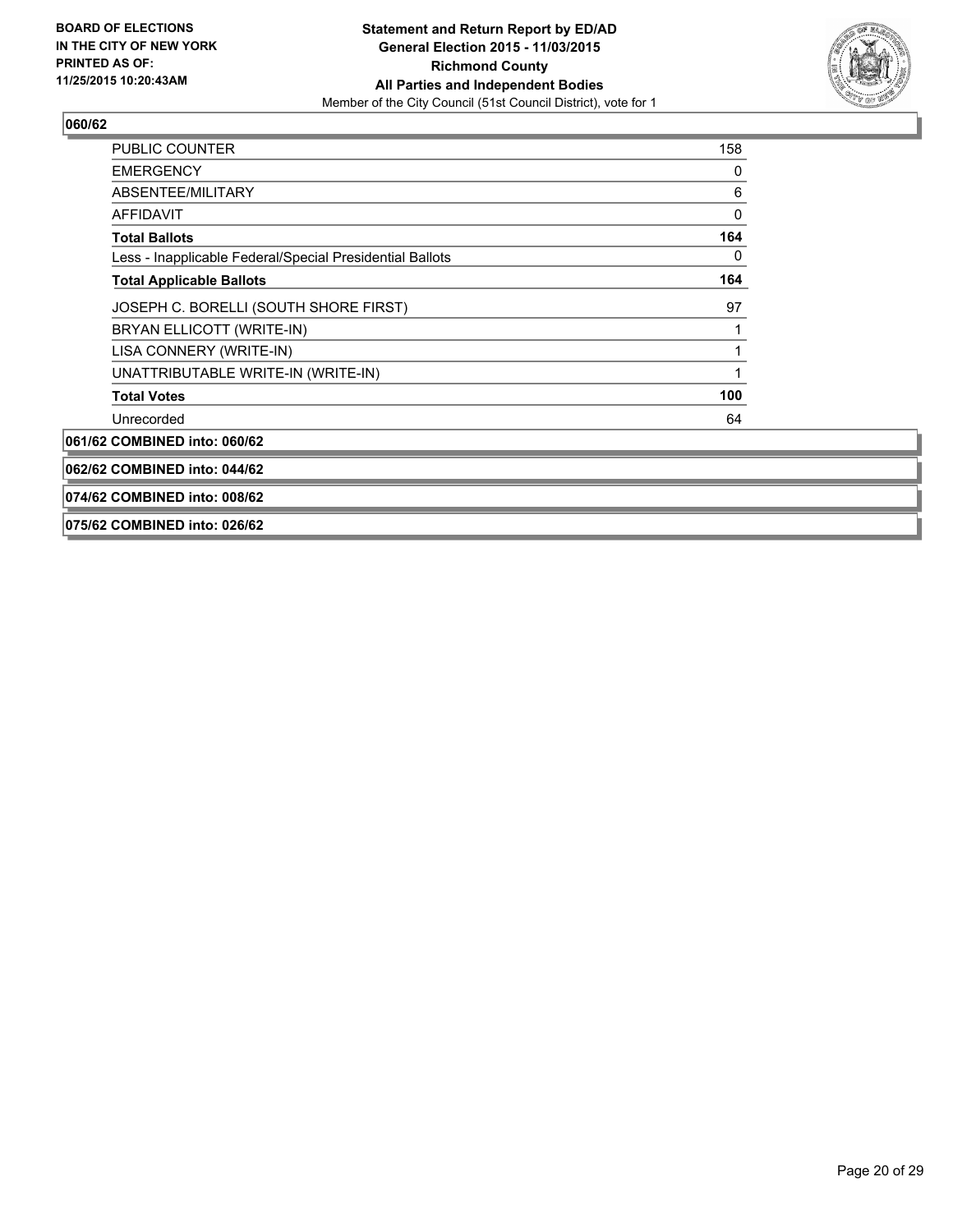

| PUBLIC COUNTER                                           | 191 |
|----------------------------------------------------------|-----|
| EMERGENCY                                                | 0   |
| ABSENTEE/MILITARY                                        | 9   |
| AFFIDAVIT                                                | 0   |
| Total Ballots                                            | 200 |
| Less - Inapplicable Federal/Special Presidential Ballots | 0   |
| <b>Total Applicable Ballots</b>                          | 200 |
| JOSEPH C. BORELLI (SOUTH SHORE FIRST)                    | 151 |
| HESHAM EL-MELIGY (WRITE-IN)                              |     |
| <b>Total Votes</b>                                       | 152 |
| Unrecorded                                               | 48  |

#### **002/63**

| PUBLIC COUNTER                                           | 197 |
|----------------------------------------------------------|-----|
| <b>EMERGENCY</b>                                         | 0   |
| ABSENTEE/MILITARY                                        | 4   |
| AFFIDAVIT                                                |     |
| <b>Total Ballots</b>                                     | 202 |
| Less - Inapplicable Federal/Special Presidential Ballots | 0   |
| <b>Total Applicable Ballots</b>                          | 202 |
| JOSEPH C. BORELLI (SOUTH SHORE FIRST)                    | 117 |
| ROBERT DIAZ (WRITE-IN)                                   |     |
| <b>Total Votes</b>                                       | 118 |
| Unrecorded                                               | 84  |
|                                                          |     |

#### **003/63 COMBINED into: 002/63**

| <b>PUBLIC COUNTER</b>                                    | 80 |
|----------------------------------------------------------|----|
| <b>EMERGENCY</b>                                         | 0  |
| ABSENTEE/MILITARY                                        |    |
| AFFIDAVIT                                                | 0  |
| <b>Total Ballots</b>                                     | 87 |
| Less - Inapplicable Federal/Special Presidential Ballots | 0  |
| <b>Total Applicable Ballots</b>                          | 87 |
| JOSEPH C. BORELLI (SOUTH SHORE FIRST)                    | 66 |
| <b>Total Votes</b>                                       | 66 |
| Unrecorded                                               | 21 |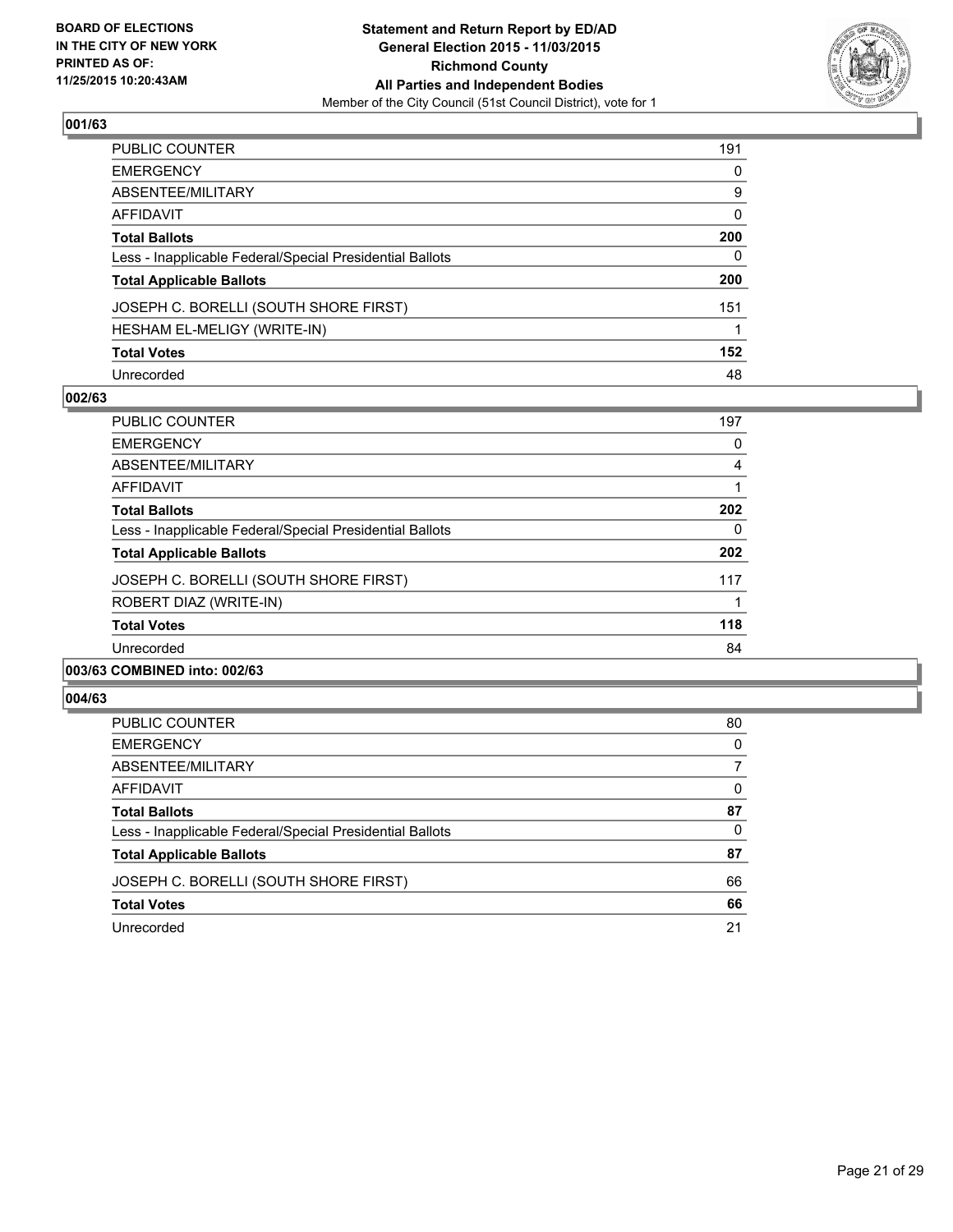

| PUBLIC COUNTER                                           | 117 |
|----------------------------------------------------------|-----|
| <b>EMERGENCY</b>                                         | 0   |
| <b>ABSENTEE/MILITARY</b>                                 | 9   |
| <b>AFFIDAVIT</b>                                         | 0   |
| <b>Total Ballots</b>                                     | 126 |
| Less - Inapplicable Federal/Special Presidential Ballots | 0   |
| <b>Total Applicable Ballots</b>                          | 126 |
| JOSEPH C. BORELLI (SOUTH SHORE FIRST)                    | 82  |
| BERNIE SANDERS (WRITE-IN)                                |     |
| RICHARD BELL (WRITE-IN)                                  |     |
| <b>Total Votes</b>                                       | 84  |
| Unrecorded                                               | 42  |

## **006/63**

| PUBLIC COUNTER                                           | 88       |
|----------------------------------------------------------|----------|
| <b>EMERGENCY</b>                                         | 0        |
| ABSENTEE/MILITARY                                        | 6        |
| AFFIDAVIT                                                | 0        |
| <b>Total Ballots</b>                                     | 94       |
| Less - Inapplicable Federal/Special Presidential Ballots | $\Omega$ |
| <b>Total Applicable Ballots</b>                          | 94       |
| JOSEPH C. BORELLI (SOUTH SHORE FIRST)                    | 61       |
| NAEEM SHEIH (WRITE-IN)                                   |          |
| <b>Total Votes</b>                                       | 62       |
| Unrecorded                                               | 32       |
|                                                          |          |

## **007/63**

| <b>PUBLIC COUNTER</b>                                    | 85 |
|----------------------------------------------------------|----|
| <b>EMERGENCY</b>                                         | 0  |
| ABSENTEE/MILITARY                                        | 1  |
| AFFIDAVIT                                                |    |
| <b>Total Ballots</b>                                     | 87 |
| Less - Inapplicable Federal/Special Presidential Ballots | 0  |
| <b>Total Applicable Ballots</b>                          | 87 |
| JOSEPH C. BORELLI (SOUTH SHORE FIRST)                    | 51 |
| MICHAEL BROWN (WRITE-IN)                                 |    |
| UNATTRIBUTABLE WRITE-IN (WRITE-IN)                       |    |
| <b>Total Votes</b>                                       | 53 |
| Unrecorded                                               | 34 |
| 008/63 COMBINED into: 001/63                             |    |

**009/63 COMBINED into: 060/62**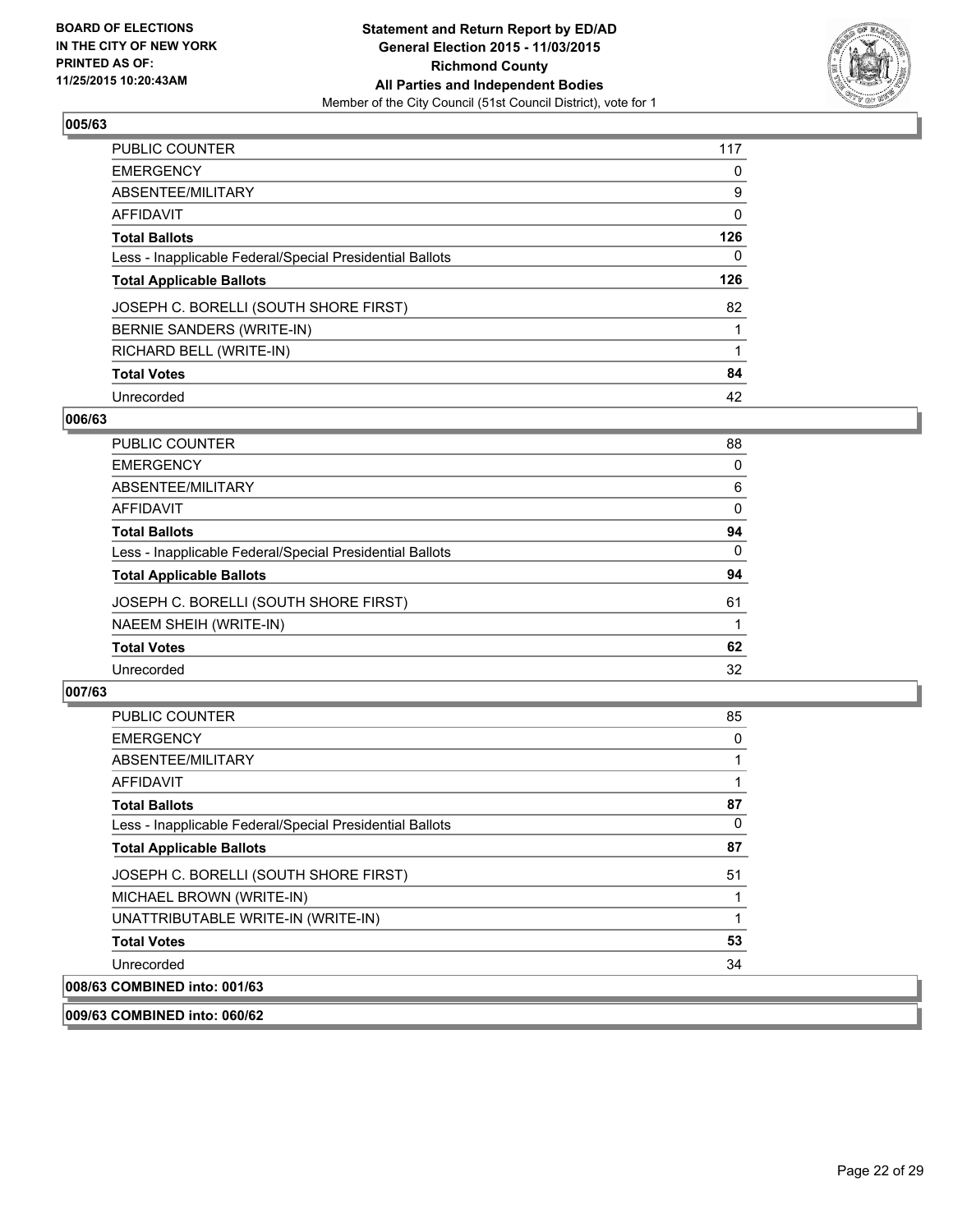

| PUBLIC COUNTER                                           | 170          |
|----------------------------------------------------------|--------------|
| EMERGENCY                                                | $\mathbf{0}$ |
| ABSENTEE/MILITARY                                        | 4            |
| AFFIDAVIT                                                | 2            |
| Total Ballots                                            | 176          |
| Less - Inapplicable Federal/Special Presidential Ballots | $\mathbf{0}$ |
| <b>Total Applicable Ballots</b>                          | 176          |
| JOSEPH C. BORELLI (SOUTH SHORE FIRST)                    | 103          |
| <b>Total Votes</b>                                       | 103          |
| Unrecorded                                               | 73           |

#### **012/63**

| PUBLIC COUNTER                                           | 161 |
|----------------------------------------------------------|-----|
| EMERGENCY                                                | 0   |
| ABSENTEE/MILITARY                                        | 14  |
| AFFIDAVIT                                                | 0   |
| Total Ballots                                            | 175 |
| Less - Inapplicable Federal/Special Presidential Ballots | 0   |
| <b>Total Applicable Ballots</b>                          | 175 |
| JOSEPH C. BORELLI (SOUTH SHORE FIRST)                    | 84  |
| CHRISTOPHER WALSH (WRITE-IN)                             |     |
| <b>Total Votes</b>                                       | 85  |
| Unrecorded                                               | 90  |
|                                                          |     |

| <b>PUBLIC COUNTER</b>                                    | 121 |
|----------------------------------------------------------|-----|
| <b>EMERGENCY</b>                                         | 0   |
| ABSENTEE/MILITARY                                        | 11  |
| AFFIDAVIT                                                |     |
| <b>Total Ballots</b>                                     | 133 |
| Less - Inapplicable Federal/Special Presidential Ballots | 0   |
| <b>Total Applicable Ballots</b>                          | 133 |
| JOSEPH C. BORELLI (SOUTH SHORE FIRST)                    | 66  |
| HESHAM EL-MELIGY (WRITE-IN)                              |     |
| PHILIP BAUCH (WRITE-IN)                                  |     |
| <b>Total Votes</b>                                       | 68  |
| Unrecorded                                               | 65  |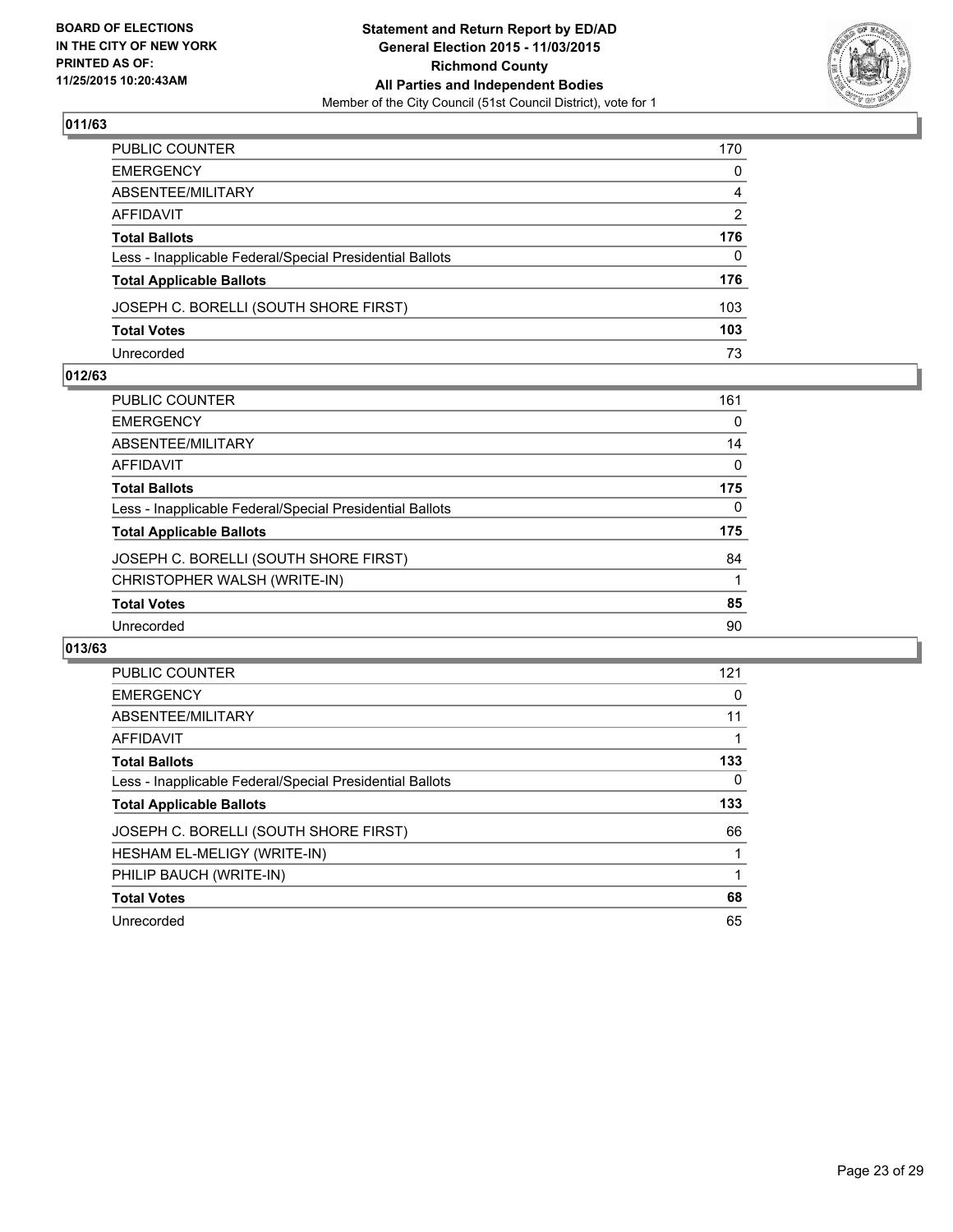

| <b>PUBLIC COUNTER</b>                                    | 116 |
|----------------------------------------------------------|-----|
| <b>EMERGENCY</b>                                         | 0   |
| <b>ABSENTEE/MILITARY</b>                                 | 3   |
| <b>AFFIDAVIT</b>                                         | 0   |
| <b>Total Ballots</b>                                     | 119 |
| Less - Inapplicable Federal/Special Presidential Ballots | 0   |
| <b>Total Applicable Ballots</b>                          | 119 |
| JOSEPH C. BORELLI (SOUTH SHORE FIRST)                    | 55  |
| BRYAN ELLICOTT (WRITE-IN)                                |     |
| <b>HESHAM EL-MELIGY (WRITE-IN)</b>                       |     |
| <b>Total Votes</b>                                       | 57  |
| Unrecorded                                               | 62  |

#### **015/63**

| <b>PUBLIC COUNTER</b>                                    | 146 |
|----------------------------------------------------------|-----|
| <b>EMERGENCY</b>                                         | 0   |
| ABSENTEE/MILITARY                                        | 1   |
| AFFIDAVIT                                                | 1   |
| <b>Total Ballots</b>                                     | 148 |
| Less - Inapplicable Federal/Special Presidential Ballots | 0   |
| <b>Total Applicable Ballots</b>                          | 148 |
| JOSEPH C. BORELLI (SOUTH SHORE FIRST)                    | 52  |
| AMIR FADL (WRITE-IN)                                     | 4   |
| HARIO CRESCENCO (WRITE-IN)                               |     |
| HESHAM EL-MELIGY (WRITE-IN)                              | 1   |
| <b>JOSHUA GANNON (WRITE-IN)</b>                          | 2   |
| <b>Total Votes</b>                                       | 60  |
| Unrecorded                                               | 88  |

## **016/63**

| <b>PUBLIC COUNTER</b>                                    | 152 |
|----------------------------------------------------------|-----|
| <b>EMERGENCY</b>                                         | 0   |
| ABSENTEE/MILITARY                                        | 6   |
| AFFIDAVIT                                                | 0   |
| <b>Total Ballots</b>                                     | 158 |
| Less - Inapplicable Federal/Special Presidential Ballots | 0   |
| <b>Total Applicable Ballots</b>                          | 158 |
| JOSEPH C. BORELLI (SOUTH SHORE FIRST)                    | 83  |
| ROBERT NOIST (WRITE-IN)                                  |     |
| UNATTRIBUTABLE WRITE-IN (WRITE-IN)                       |     |
| <b>Total Votes</b>                                       | 85  |
| Unrecorded                                               | 73  |
| 077/63 COMBINED into: 018/63                             |     |

**080/63 COMBINED into: 001/63**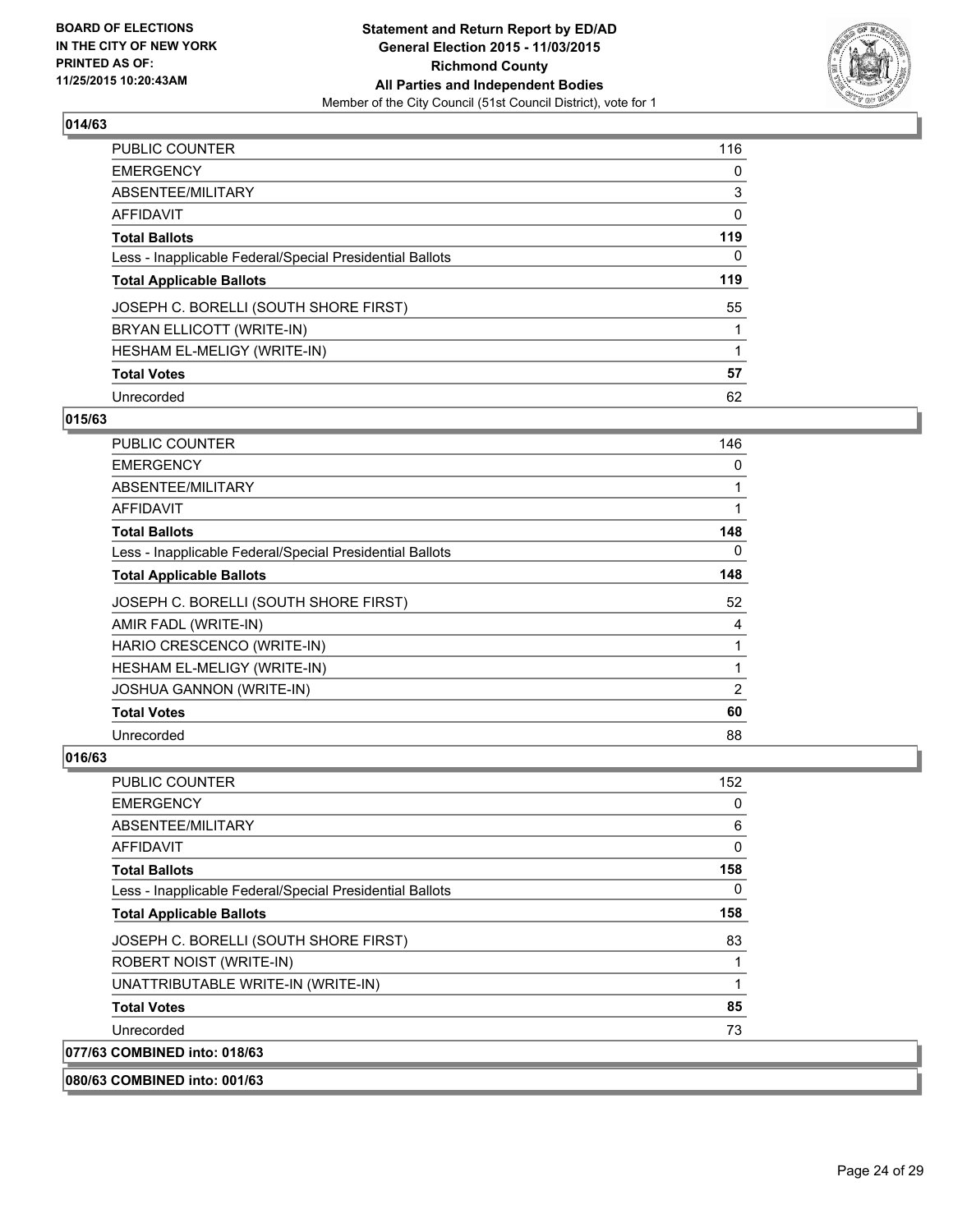

| PUBLIC COUNTER                                           | 124 |
|----------------------------------------------------------|-----|
| EMERGENCY                                                | 0   |
| ABSENTEE/MILITARY                                        | 8   |
| AFFIDAVIT                                                |     |
| <b>Total Ballots</b>                                     | 133 |
| Less - Inapplicable Federal/Special Presidential Ballots | 0   |
| <b>Total Applicable Ballots</b>                          | 133 |
| JOSEPH C. BORELLI (SOUTH SHORE FIRST)                    | 100 |
| ERIC WEBER (WRITE-IN)                                    |     |
| <b>Total Votes</b>                                       | 101 |
| Unrecorded                                               | 32  |

#### **002/64**

| <b>PUBLIC COUNTER</b>                                    | 178 |
|----------------------------------------------------------|-----|
| <b>EMERGENCY</b>                                         | 0   |
| ABSENTEE/MILITARY                                        | 7   |
| AFFIDAVIT                                                | 0   |
| <b>Total Ballots</b>                                     | 185 |
| Less - Inapplicable Federal/Special Presidential Ballots | 0   |
| <b>Total Applicable Ballots</b>                          | 185 |
| JOSEPH C. BORELLI (SOUTH SHORE FIRST)                    | 123 |
| HENRY J. BARDEL (WRITE-IN)                               |     |
| UNATTRIBUTABLE WRITE-IN (WRITE-IN)                       |     |
| <b>Total Votes</b>                                       | 125 |
| Unrecorded                                               | 60  |
|                                                          |     |

| PUBLIC COUNTER                                           | 234 |
|----------------------------------------------------------|-----|
| <b>EMERGENCY</b>                                         | 0   |
| ABSENTEE/MILITARY                                        | 12  |
| AFFIDAVIT                                                | 0   |
| <b>Total Ballots</b>                                     | 246 |
| Less - Inapplicable Federal/Special Presidential Ballots | 0   |
| <b>Total Applicable Ballots</b>                          | 246 |
| JOSEPH C. BORELLI (SOUTH SHORE FIRST)                    | 160 |
| CARMINE ALOIA (WRITE-IN)                                 |     |
| CLIFFORD HAGAN (WRITE-IN)                                |     |
| UNATTRIBUTABLE WRITE-IN (WRITE-IN)                       |     |
| <b>Total Votes</b>                                       | 163 |
| Unrecorded                                               | 83  |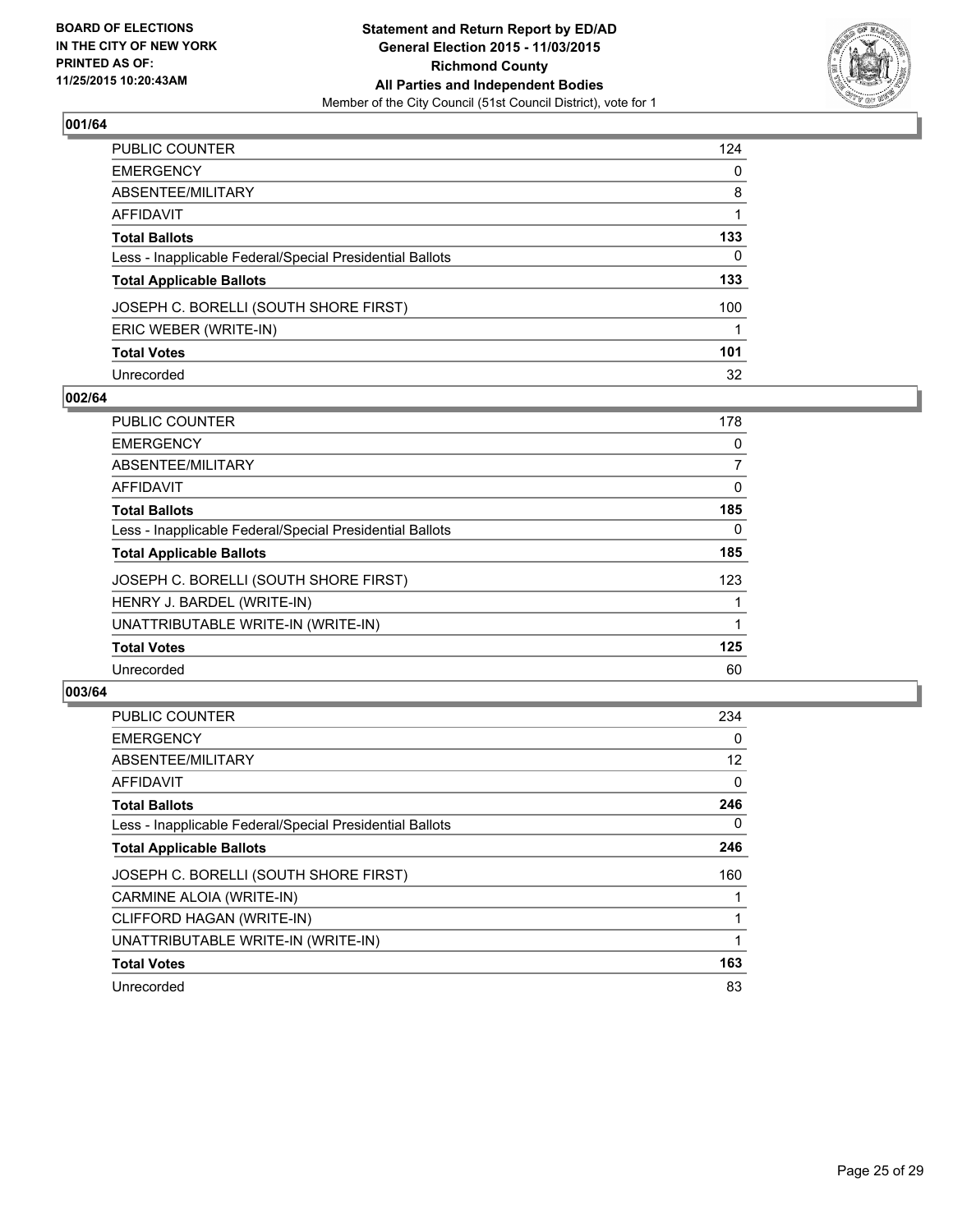

| PUBLIC COUNTER                                           | 162          |
|----------------------------------------------------------|--------------|
| EMERGENCY                                                | $\mathbf{0}$ |
| ABSENTEE/MILITARY                                        | 4            |
| AFFIDAVIT                                                | $\Omega$     |
| Total Ballots                                            | 166          |
| Less - Inapplicable Federal/Special Presidential Ballots | $\mathbf{0}$ |
| <b>Total Applicable Ballots</b>                          | 166          |
| JOSEPH C. BORELLI (SOUTH SHORE FIRST)                    | 112          |
| <b>Total Votes</b>                                       | 112          |
| Unrecorded                                               | 54           |

#### **005/64**

| PUBLIC COUNTER                                           | 196            |
|----------------------------------------------------------|----------------|
| <b>EMERGENCY</b>                                         | 0              |
| <b>ABSENTEE/MILITARY</b>                                 | 6              |
| <b>AFFIDAVIT</b>                                         | 1              |
| <b>Total Ballots</b>                                     | 203            |
| Less - Inapplicable Federal/Special Presidential Ballots | 0              |
| <b>Total Applicable Ballots</b>                          | 203            |
| JOSEPH C. BORELLI (SOUTH SHORE FIRST)                    | 142            |
| <b>BOBBY ZAHN (WRITE-IN)</b>                             | 1              |
| BRYAN ELLICOTT (WRITE-IN)                                | 2              |
| MICHAEL REILLY (WRITE-IN)                                | 1              |
| MIKE POBEQIA (WRITE-IN)                                  | 1              |
| TIMOTHY MCPANTLIN (WRITE-IN)                             | 1              |
| UNATTRIBUTABLE WRITE-IN (WRITE-IN)                       | $\overline{2}$ |
| <b>Total Votes</b>                                       | 150            |
| Unrecorded                                               | 53             |
|                                                          |                |

| PUBLIC COUNTER                                           | 171 |
|----------------------------------------------------------|-----|
| <b>EMERGENCY</b>                                         | 0   |
| ABSENTEE/MILITARY                                        |     |
| AFFIDAVIT                                                | 0   |
| <b>Total Ballots</b>                                     | 178 |
| Less - Inapplicable Federal/Special Presidential Ballots | 0   |
| <b>Total Applicable Ballots</b>                          | 178 |
| JOSEPH C. BORELLI (SOUTH SHORE FIRST)                    | 141 |
| ARJUR KRUSI (WRITE-IN)                                   |     |
| <b>Total Votes</b>                                       | 142 |
| Unrecorded                                               | 36  |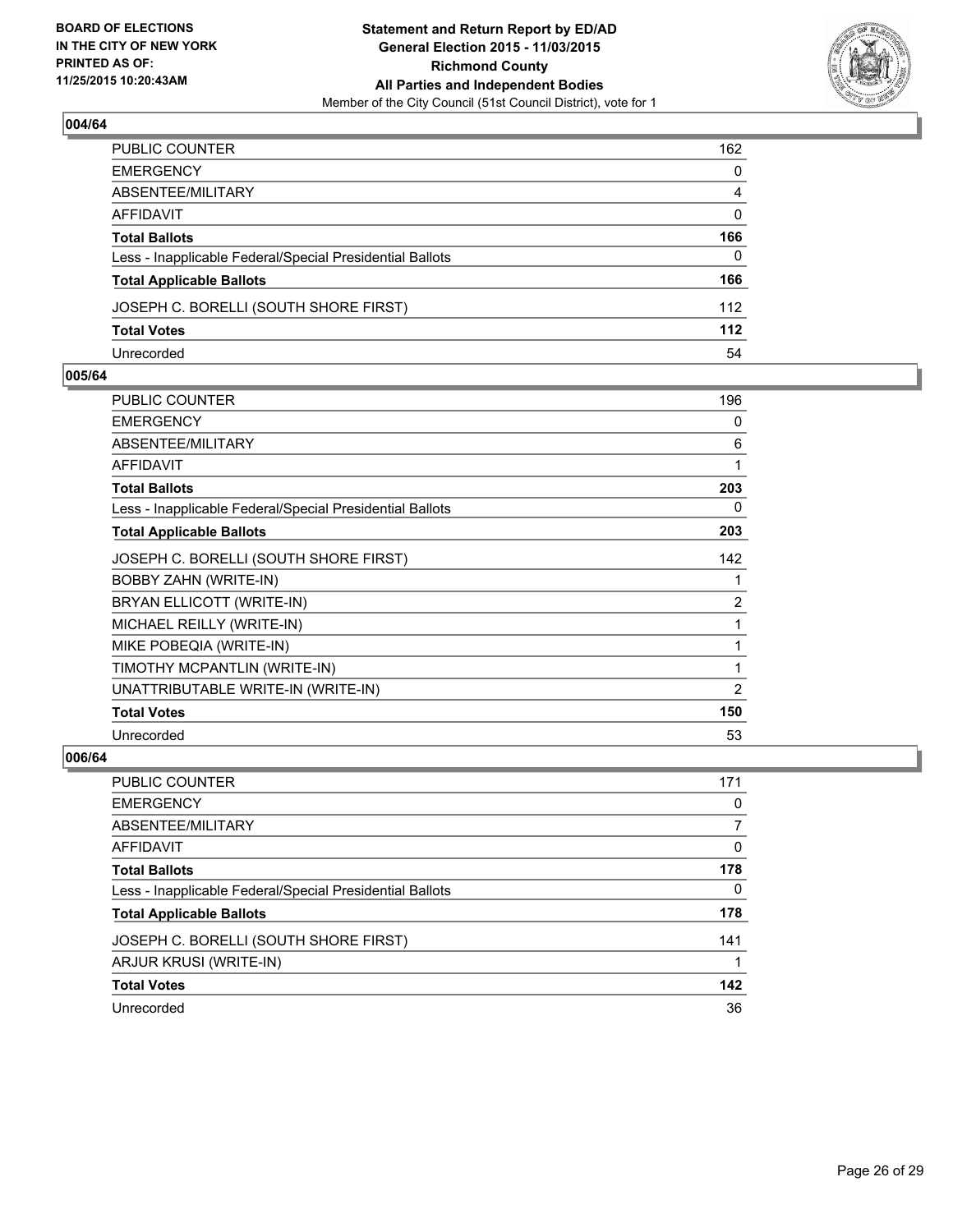

| <b>PUBLIC COUNTER</b>                                    | 198 |
|----------------------------------------------------------|-----|
| <b>EMERGENCY</b>                                         | 0   |
| ABSENTEE/MILITARY                                        | 6   |
| <b>AFFIDAVIT</b>                                         | 2   |
| <b>Total Ballots</b>                                     | 206 |
| Less - Inapplicable Federal/Special Presidential Ballots | 0   |
| <b>Total Applicable Ballots</b>                          | 206 |
| JOSEPH C. BORELLI (SOUTH SHORE FIRST)                    | 137 |
| BRYAN ELLICOTT (WRITE-IN)                                |     |
| MARCELE LANZA (WRITE-IN)                                 |     |
| UNATTRIBUTABLE WRITE-IN (WRITE-IN)                       | 1   |
| <b>Total Votes</b>                                       | 140 |
| Unrecorded                                               | 66  |

#### **008/64**

| <b>PUBLIC COUNTER</b>                                    | 165 |
|----------------------------------------------------------|-----|
| <b>EMERGENCY</b>                                         | 0   |
| ABSENTEE/MILITARY                                        | 12  |
| AFFIDAVIT                                                | 1   |
| <b>Total Ballots</b>                                     | 178 |
| Less - Inapplicable Federal/Special Presidential Ballots | 0   |
| <b>Total Applicable Ballots</b>                          | 178 |
| JOSEPH C. BORELLI (SOUTH SHORE FIRST)                    | 107 |
| BRENDAN LANTRY (WRITE-IN)                                |     |
| BRYAN ELLICOTT (WRITE-IN)                                | 1   |
| <b>GEORGE BUSH (WRITE-IN)</b>                            | 1   |
| UNATTRIBUTABLE WRITE-IN (WRITE-IN)                       | 1   |
| VINCENT MULVEY (WRITE-IN)                                | 1   |
| <b>Total Votes</b>                                       | 112 |
| Unrecorded                                               | 66  |

| <b>PUBLIC COUNTER</b>                                    | 164 |
|----------------------------------------------------------|-----|
| <b>EMERGENCY</b>                                         | 0   |
| ABSENTEE/MILITARY                                        | 13  |
| AFFIDAVIT                                                | 0   |
| <b>Total Ballots</b>                                     | 177 |
| Less - Inapplicable Federal/Special Presidential Ballots | 0   |
| <b>Total Applicable Ballots</b>                          | 177 |
| JOSEPH C. BORELLI (SOUTH SHORE FIRST)                    | 101 |
| BRYAN ELLICOTT (WRITE-IN)                                |     |
| HENRY J. BARDEL (WRITE-IN)                               |     |
| <b>Total Votes</b>                                       | 103 |
| Unrecorded                                               | 74  |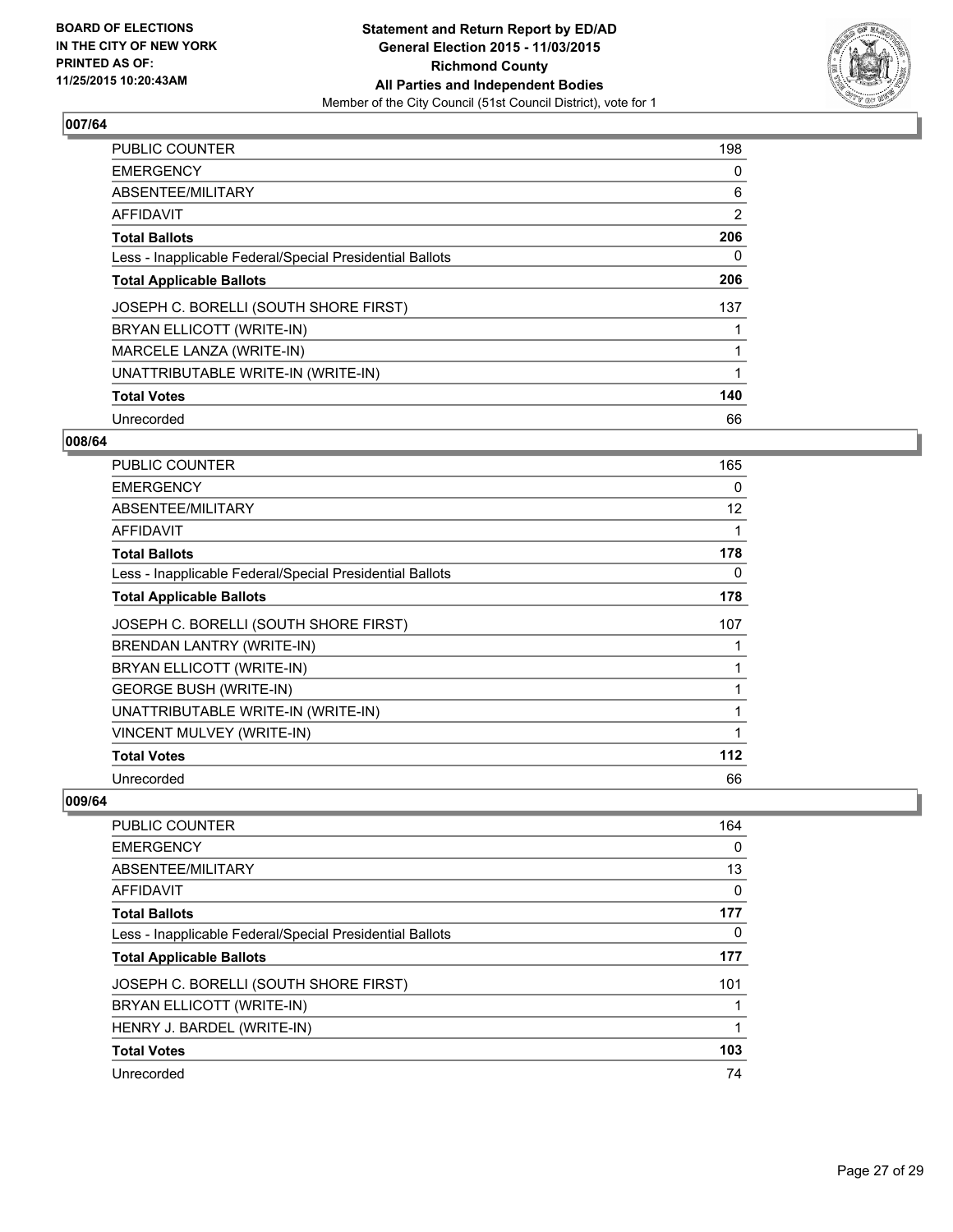

| PUBLIC COUNTER                                           | 181 |
|----------------------------------------------------------|-----|
| EMERGENCY                                                | 0   |
| ABSENTEE/MILITARY                                        | 6   |
| AFFIDAVIT                                                | 0   |
| Total Ballots                                            | 187 |
| Less - Inapplicable Federal/Special Presidential Ballots | 0   |
| <b>Total Applicable Ballots</b>                          | 187 |
| JOSEPH C. BORELLI (SOUTH SHORE FIRST)                    | 129 |
| DAN STAEHS (WRITE-IN)                                    |     |
| <b>Total Votes</b>                                       | 130 |
| Unrecorded                                               | 57  |

## **011/64**

| <b>PUBLIC COUNTER</b>                                    | 55 |
|----------------------------------------------------------|----|
| <b>EMERGENCY</b>                                         | 0  |
| ABSENTEE/MILITARY                                        | 6  |
| <b>AFFIDAVIT</b>                                         | 0  |
| <b>Total Ballots</b>                                     | 61 |
| Less - Inapplicable Federal/Special Presidential Ballots | 0  |
| <b>Total Applicable Ballots</b>                          | 61 |
| JOSEPH C. BORELLI (SOUTH SHORE FIRST)                    | 24 |
| FRED N. MARINO (WRITE-IN)                                | 2  |
| JOE LABARBERA (WRITE-IN)                                 |    |
| <b>Total Votes</b>                                       | 27 |
| Unrecorded                                               | 34 |
| 058/64 COMBINED into: 001/64                             |    |
|                                                          |    |

**060/64 COMBINED into: 001/64**